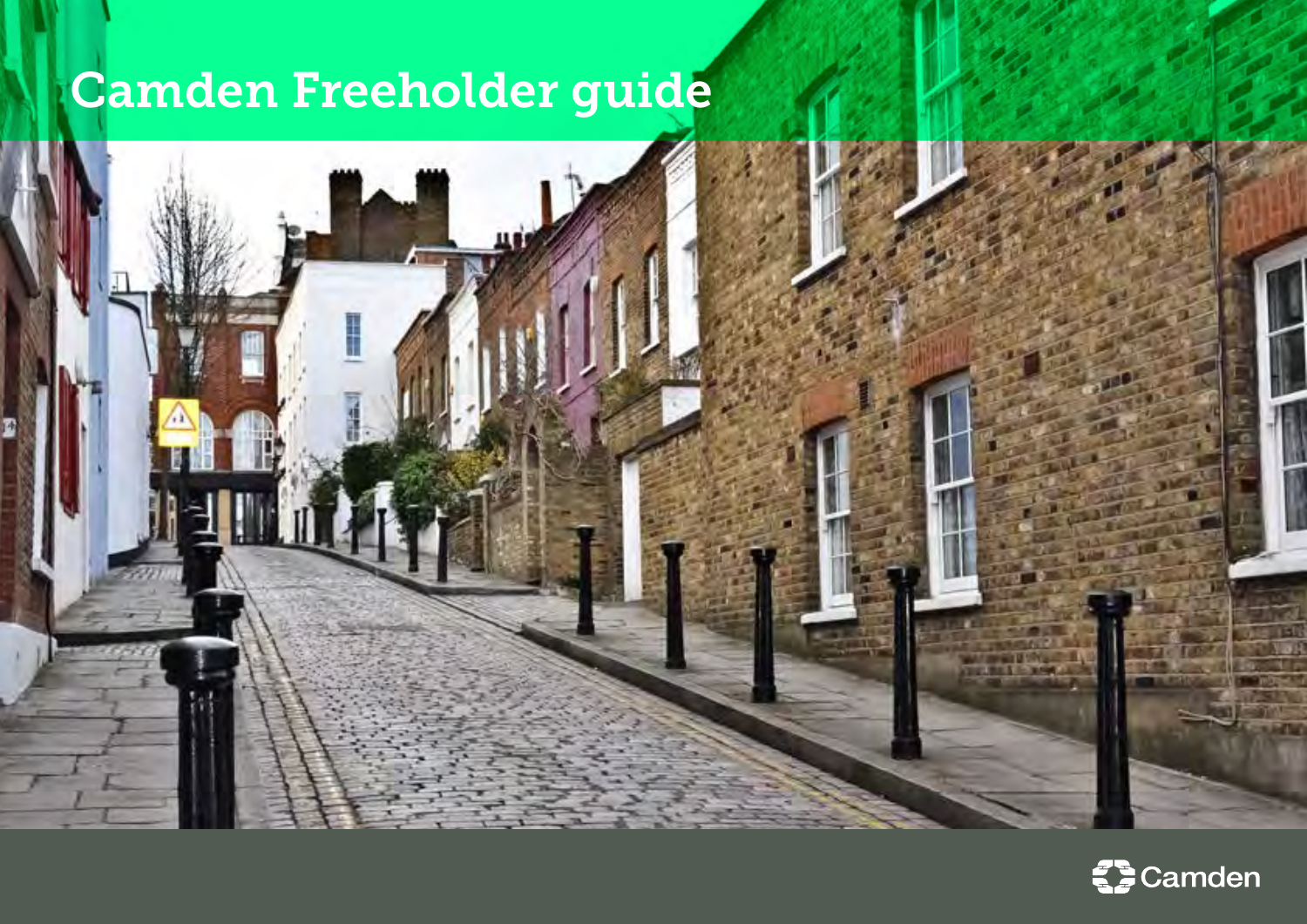### **Contents**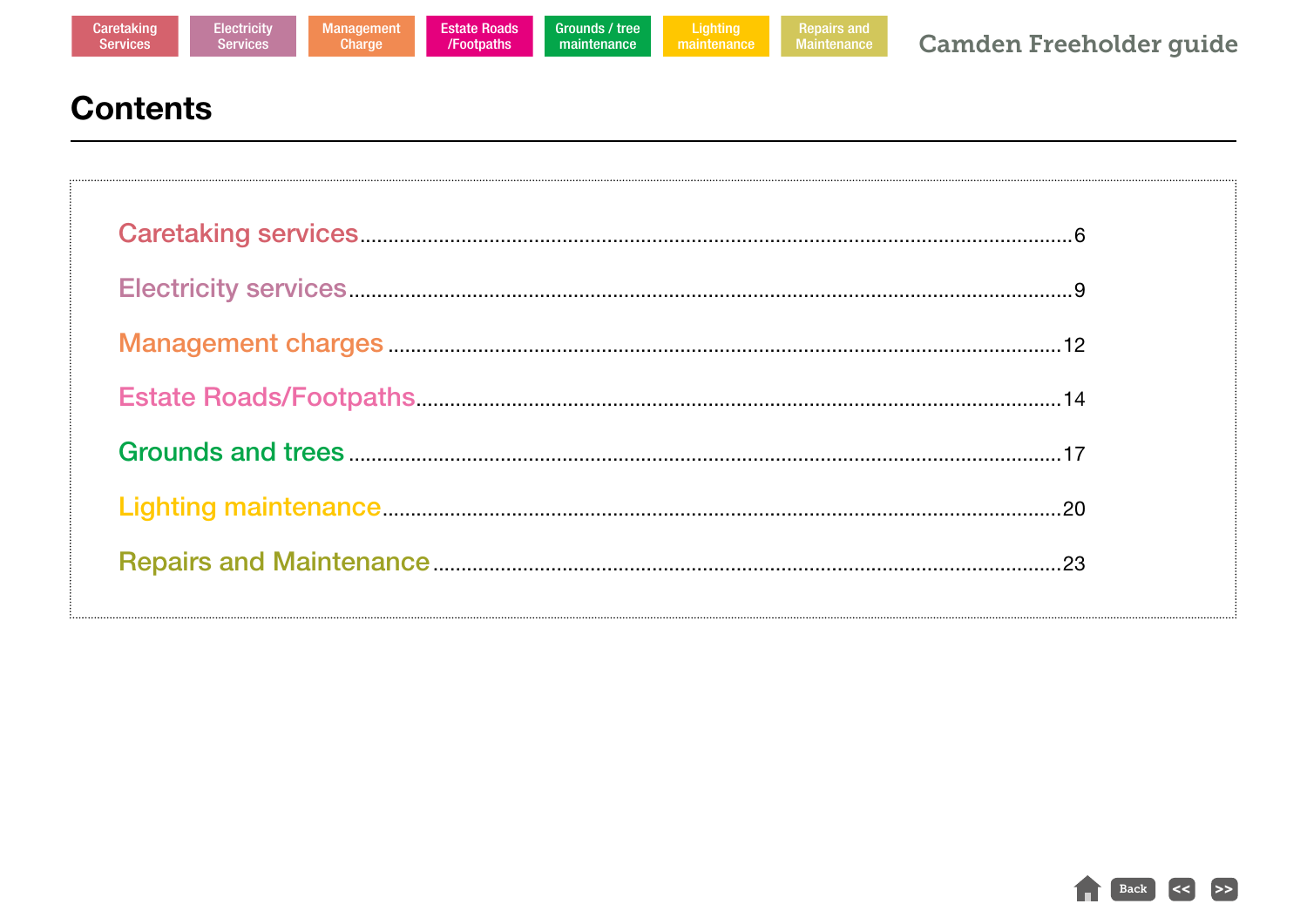### **Introduction**

#### **Rights and responsibilities**

Under the transfer agreement (the document which transferred ownership of your property from the Council to you) you are required to pay your share of Camden's costs in maintaining the estate.

It is your responsibility to maintain your property at your own expense. Expenses such as Council Tax, water supply/sewage, building and contents insurance and the provision of utilities are also your responsibility.

If your property is connected to one of Camden's communal heating/ hot water/gas networks, we will maintain the system including repairs to pipework/radiators etc. in your property. You are required to pay your share of the cost.

#### **What are service charges?**

The transfer agreement requires you to contribute towards the costs incurred by Camden for any services or work to the grounds or estate around your property. You do this by paying service charges. How much you pay depends on the services you receive.

Why do my service charges differ from my neighbours' who are tenants? Most service charges for tenants are fixed, that is to say all tenants pay the same charge regardless of the level of service they receive. Freeholders pay a variable service charge dependent on the level and cost of the service provided.

For example, where Camden provides an estate cleaning service the charge to you is based on the size of the estate. The larger the estate, the more you will pay for the service. Tenants pay a flat rate or fixed charge for cleaning regardless of size of the estate.

#### **When will I receive a demand for payment?**

In September each year we will send you a demand for payment based on the actual expenditure incurred in the previous year. So in September 2017 we will send you the demand for service charges for the 2016/17 financial year.

Payment is required within 28 days of the demand being issued. If you are unable to make payment in full you should contact Leaseholder Services to agree a payment plan.

#### **Day to day service charges**

These cover the day-to-day maintenance of your estate and include services such as grounds maintenance, estate cleaning, communal heating, repairs and maintenance etc.

#### **Major works service charges**

Major works are the major repairs, replacement and/or improvement works that Camden carries out to its housing stock. The works are often large projects designed to maintain our properties to a good standard and improve the condition of your estate and can include items such as the replacement of communal heating systems. More information is available in the major works guide on our website at **[www.camden.gov.uk/leaseholders](http://www.camden.gov.uk/leaseholders)**.

#### **Does the council have any responsibility for repairs to my property?**

You are responsible for all repairs to your own property. Where we provide a service such as communal heating you will be liable to pay your share of the cost and the Council is responsible for maintaining all the heating infrastructure and repairs.

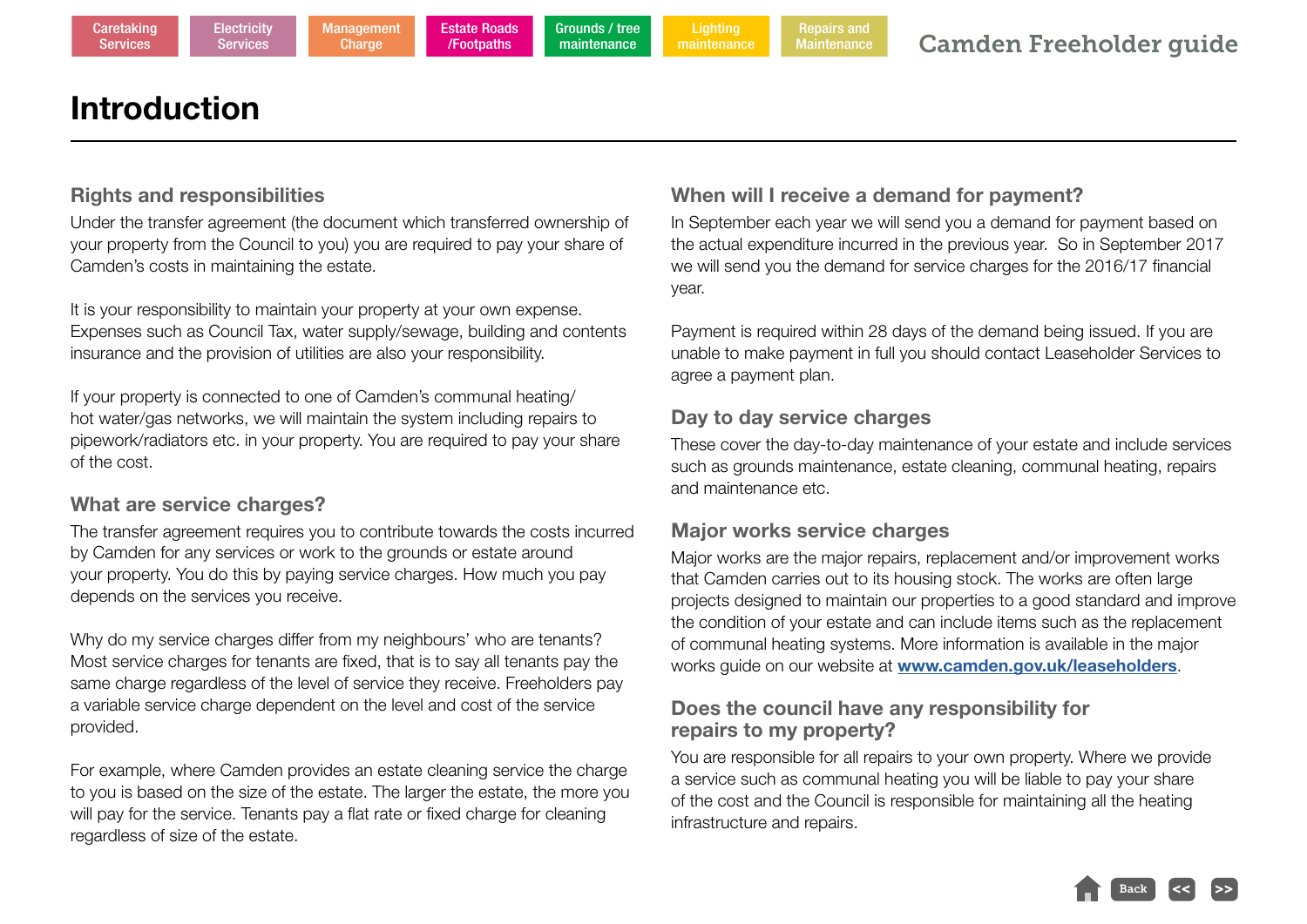**Lighting** Repairs and **Maintenance** 

### **Introduction (Cont)**

If you live in a terraced house, there may be roof repairs that impact on your property when the Council renews the roofs of its properties. In these cases, our surveyors will discuss any proposed work with you. The transfer agreement allows us to recharge any costs to you where this happens. You may also be liable to contribute towards the costs of any party walls where the Council carries out repairs.

#### **Do I need permission to carry out works to my property?**

As the freeholder you do not need our permission to undertake works to your property. However, it is your responsibility to ensure any works comply with planning and building control etc. and that any works to electrical or gas supplies are undertaken by a competent contractor. To find a registered installer visit www.competentperson.co.uk and enter your area or the name of the installer in the relevant search box.

#### **How can I pay my service charge?**

There are numerous payment methods available, details are provided on the back of your service charge demand. You can also find out more on our website at **'How to pay your service charges'**.

The Camden Account allows you to view/manage your service charge account online. You can obtain a detailed breakdown of each actual service charge demand as well as make payments and update your details. To find out more and register go to the **'Camden Account'** link on our website.

#### **What should I do if I can't pay my service charge?**

You must pay your service charge within 28 days of the invoice date. If you are unable to make payment in full, please contact us to agree alternative arrangements.

There are a number of local advice agencies that can provide information, support and advice to help you with money, debt or benefit issues.



**London Mutual Credit Union** - provides ethical financial services for people who live or work in Camden. They offer current and savings accounts as well as affordable loans. For more information visit their website **[www.creditunion.co.uk](http://www.creditunion.co.uk)**. Telephone 020 7787 0770 or call into the branch at 347 Royal College Street, Kentish Town, NW1 9QS (Monday to Friday - 9.30am to 4.30pm)

Collections Officers can help you access appointments with external and internal partners, for example:

**Wish+** - referral hub is a way for Camden residents to get access to a range of Warmth, Income, Safety and Health services. WISH+ puts people in touch with the services they need after discussing these with them first. Some services do have eligibility criteria so are not available to all.

**Debt Advice** - If you have debts (including mortgage or service charge arrears) we can help you secure an appointment to see a specialist adviser at Camden Citizens Advice Bureau or the Mary Ward Legal Centre. They will examine your circumstances and advise you of the options in dealing with your debts and help you to contact the people you owe money to if this is required.

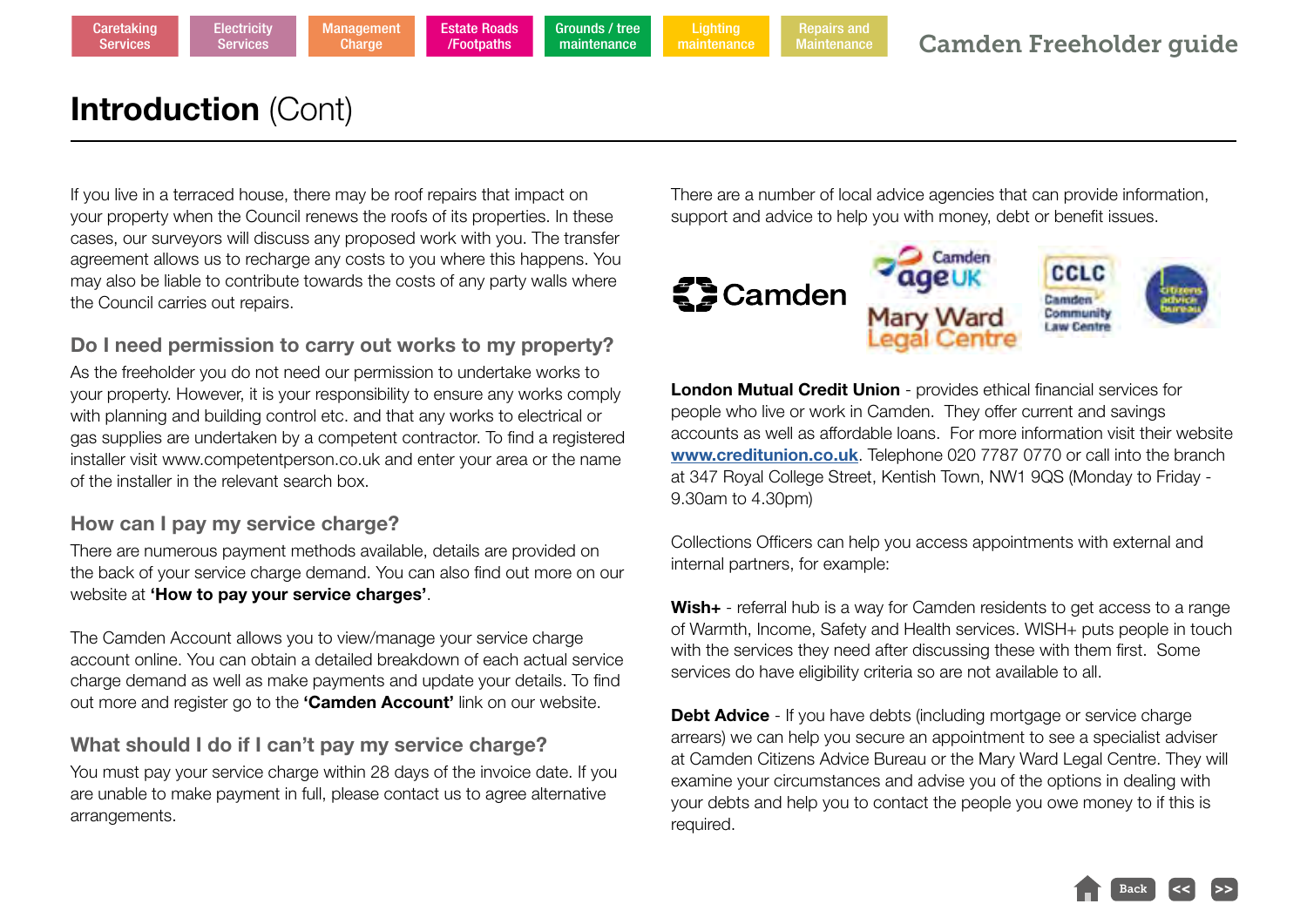### **Introduction**

**Welfare Benefits Advice** - Camden's Income Maximisation Team provide specialist information, advice and a casework service to older and vulnerable Camden residents. They help increase benefit income by identifying and helping residents to claim welfare benefits, tax credits and grants.

If you would like to engage with any of the above organisations, contact your Collections Officer to arrange an appointment.

#### **Who should I contact if I have a query about my service charge?**

If you have a query about your service charge please contact leaseholder services, our contact details are:

| Email:   | camdenleaseholderservices@camden.gov.uk |
|----------|-----------------------------------------|
|          | Telephone: 202 7974 3559                |
| Address: | Leaseholder Services                    |
|          | <b>Supporting Communities</b>           |
|          | <b>Town Hall</b>                        |
|          | Judd Street                             |
|          | London.                                 |
|          | WC1H 9JE                                |

Repairs and **Maintenance** 

We hope that you find the guide helps you understand how your service charges are calculated. Do let us know if you have any queries or feel there are additional topics that you would like us to add to the guide.

You can find more information about **'Leaseholder Services'** or how to contact us on our website.

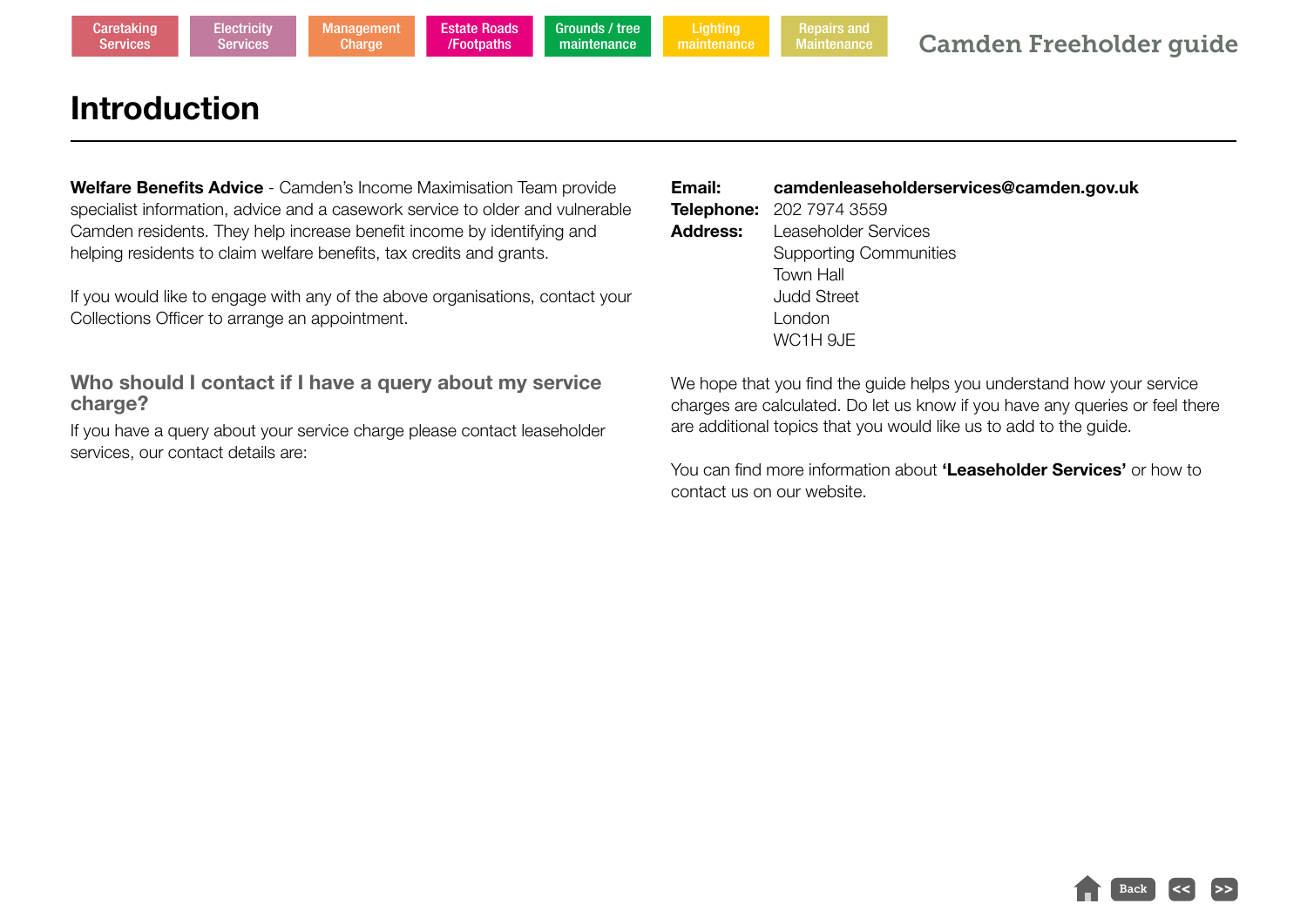

**Lighting** 

Grounds / tree maintenance

Repairs and Maintenance

**Caretaking Services** 

**Electricity** Services

Management Charge

Estate Roads /Footpaths

 $Back \mid \ll \mid \ll \rrr$ 

Camden Freeholder guide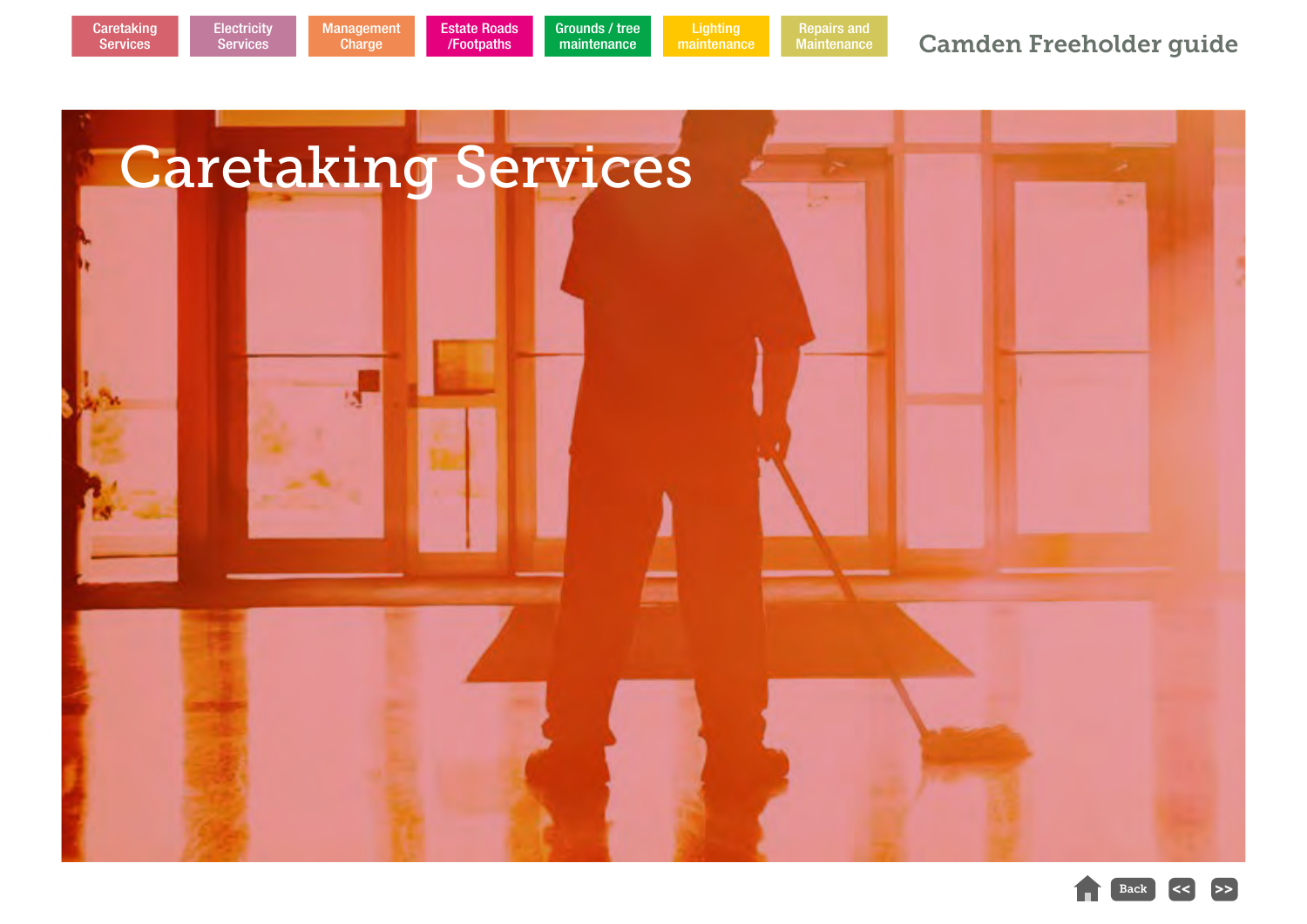# Caretaking Services

**Electricity Services** 

#### **What is this charge for?**

This charge is for the cost of cleaning the communal areas of Camden's estates. Caretakers; estate services supervisors; estate services managers and an external contractor all help to provide the service.

Camden has a huge variety of property types and the service has to adapt to suit the needs of the different estates.

Both Camden's caretakers and external contractor, carry out external cleaning on estates. Duties include:

#### **External contractor**

- street/path sweeping on the accessible estate roads and paths
- bulk refuse removal
- mobile team providing mobile support to the estate sweepers

#### **Camden caretakers**

- street/path sweeping on the estate roads and paths that are not accessible by our contractor, i.e. internal courtyards, gated areas
- visual health and safety checks on estates
- moving of refuse bins from refuse chambers to pick up areas as required
- moving of fly tipped items, from estate areas to pick up points
- project work including deep cleaning, painting to communal areas etc.

Additionally, overtime is charged on sites where it's necessary for Camden caretakers to provide a cleaning service 6/7 days per week.

#### **How is project work planned and what makes it suitable for caretakers rather than outside contractors?**

Project work is a flexible, reactive service designed to meet local service requirements. Unlike outside contractors who have set functions the in house service has to be more flexible and react to situations as they arise.

The work will involve activities outside the regular caretaking functions for example specialist washing/cleaning (walls or uncommon surfaces), deep cleans of bin rooms, painting, installation of signs, changing locks etc. There may also be seasonal activity relating to leaves or with the effects of antisocial behaviour. Essentially these activities are required in addition to the regular caretaking activities and on an intermittent or one-off basis.

#### **What are direct costs/indirect costs/overheads?**

**Direct costs** - are the direct labour and material costs incurred in order to undertake the cleaning service. It includes caretakers' salaries and equipment and contract costs.

**Indirect Costs** - are the costs that are exclusively associated with the delivery of the caretaking service such as estate service managers etc. who monitor the caretakers and contractor.

**Overheads** - are support costs which are not exclusively associated with the delivery of the caretaking service but which support it. For example, a proportion of the cost of IT, human resources, legal and finance services etc.

Below is an example of how the direct and indirect costs and overheads will look on the final detailed breakdown when the actual demands are issued.

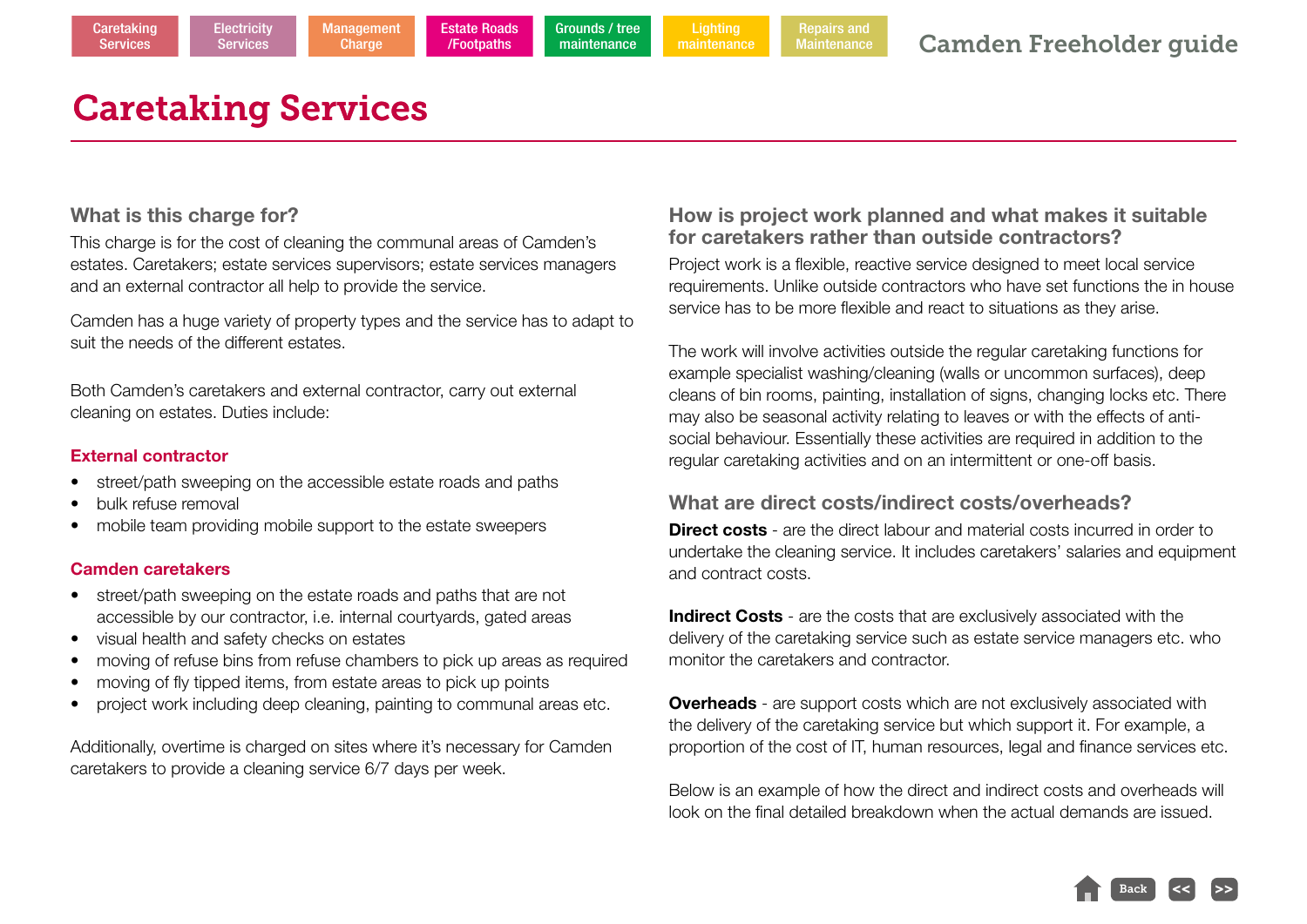# Caretaking Services

**Services** 

| <b>Service</b>                      | Direct cost | <b>Indirect</b><br>cost | Over-heads | <b>Total cost</b> | Unit<br>proportion | Annual<br>charge | Adj % | Your<br>charge |
|-------------------------------------|-------------|-------------------------|------------|-------------------|--------------------|------------------|-------|----------------|
| <b>Caretaking Services - Estate</b> | 10109.87    | 482.2                   | 133.06     | 10725.13          | 1/273              | 39.29            |       | 39.29          |
| Caretaking - Estate                 | 4,680.11    | 200.87                  | 73.06      | 4,954.04          | 1/273              | 18.15            |       | 18.15          |
| Veolia Caretaking Contract          |             |                         |            | 15679.17          |                    |                  |       | 57.44          |

The column headed Adj% in the above table is used when adjustments are required to charges for specific properties. These may be as a result of restrictions in the transfer agreement, Court decisions or miscellaneous one-off adjustments.

#### **How is my share calculated?**

The charge is based on the size of the estate in square metres. Larger estates will have higher cleaning costs. When we calculate the actual adjustment each year we work with our colleagues in estate services to undertake a full reconciliation of costs for the caretaking service.

Project work undertaken by caretakers is recorded separately to enable us to ensure the correct estates are charged for the tasks undertaken.

Once we've calculated the cost of each element of cleaning to the estate we divide the cost by the total number of properties on the estate to calculate your share. For example, if the total cost of caretaking to your estate is £15,679.17 and there are 273 properties on the estate, your share will be £57.44. Camden believes this is a reasonable method of apportioning charges for services that benefit everyone equally.

Freehold properties on estates pay towards estate cleaning costs only.

#### **How can I get involved in monitoring the quality of the caretaking service?**

The estate services supervisors monitor the quality of the caretaking service each month grading elements from A (excellent) to D (poor). If you would like to receive the monthly grading's by email, please contact us at **www.camden.gov.uk/caretakinginspectionreports**

Our estate services team can answer any queries you have about the caretaking service, including queries about our contractor. You can contact them on 020 7974 4444.

#### **When will I receive an invoice?**

After the end of the financial year, we work out your share of the total cost of the cleaning carried out and include it in the actual demand which is sent to you each September.

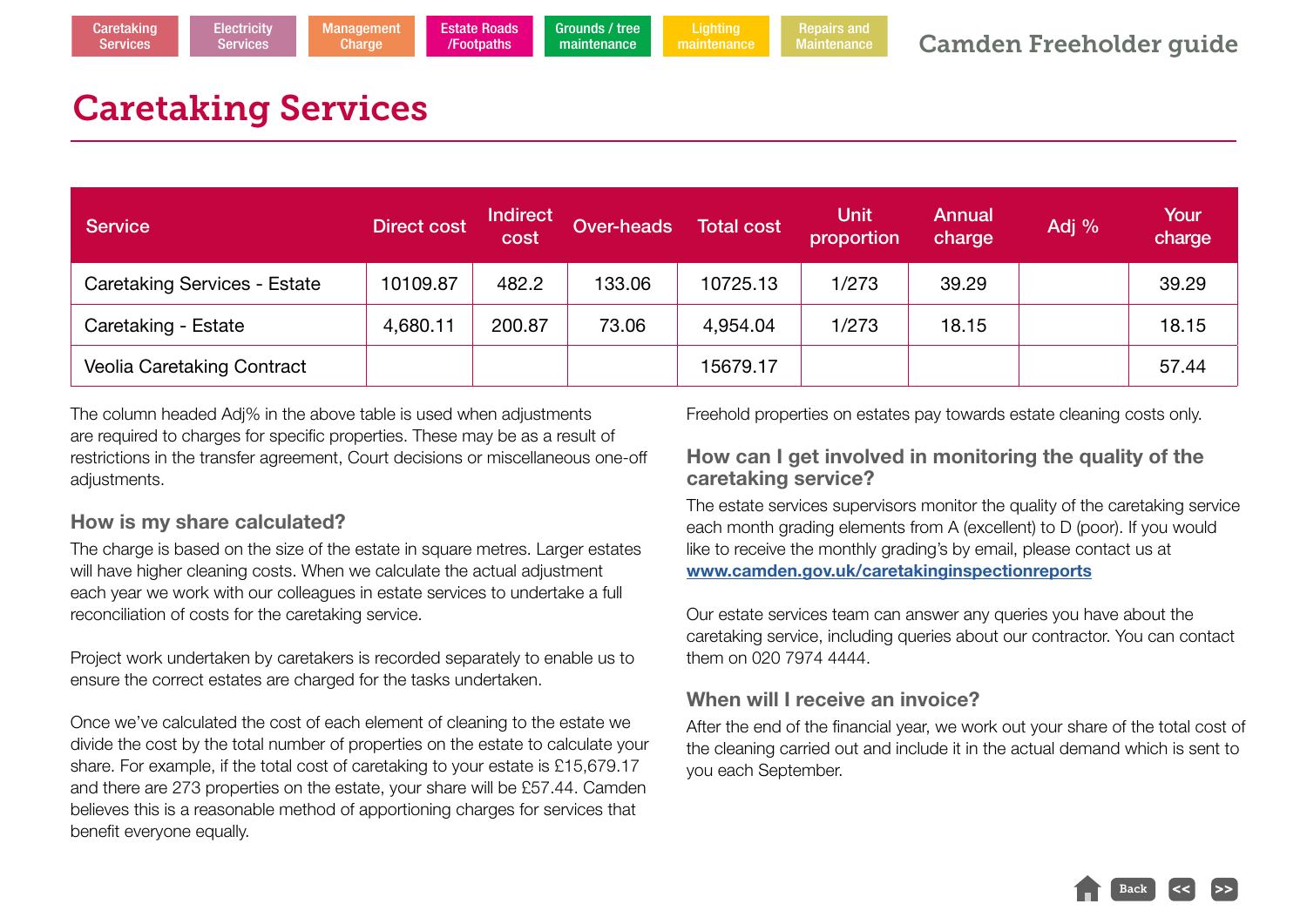

**Charge** 

Camden Freeholder guide



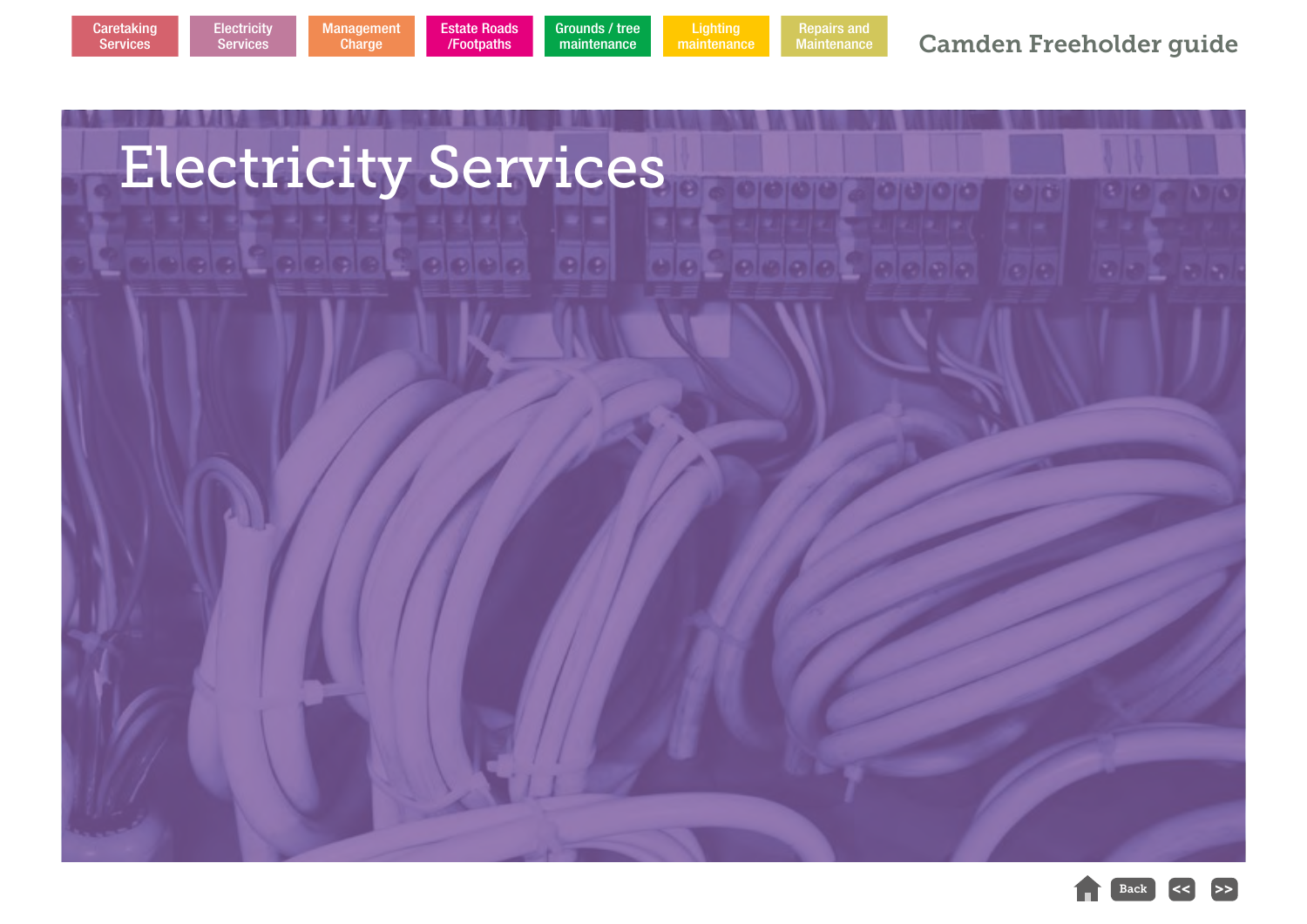### Electricity Services

**Electricity Services** 

#### **What is this charge for?**

This charge is for the electricity used in the common parts of the estate and is based on electricity bills for the Meter Point Administration Number or MPAN (supply point/ meter). Camden has over 3000 communal electricity accounts with 2 main suppliers, procured by a leading energy buying group representing over 70 local authorities and other publicly funded bodies.

A meter can cover more than one block and/or part of the estate and bills may include costs relating to internal/external communal lights. Once we receive a bill from the utilities company we apportion the cost across each of these services based on a daily usage for each supply. The daily usage was determined following site surveys in 2003 which identified and assessed the type and number of electrical plant/equipment supplied by each meter.

The electricity costs include electricity consumption, standing charges and metering charges (also known as 'operating costs').

| <b>Consumption</b><br>costs | Cost of energy consumed by the MPAN. Consumption<br>can be based on estimated, actual or smart meter<br>readings, and will be charged at a pence per kilowatt<br>hour (p/kwhr) rate.                   |
|-----------------------------|--------------------------------------------------------------------------------------------------------------------------------------------------------------------------------------------------------|
| <b>Standing</b><br>charges  | A daily or monthly charge to contribute towards<br>installation, maintenance and administration costs for<br>the local Distribution Network Operator. It is a fixed<br>charge applicable to each MPAN. |

| <b>Metering</b> | Costs associated with the metering for each site,                                                   |
|-----------------|-----------------------------------------------------------------------------------------------------|
| charges         | including but not limited to: charges made by the                                                   |
|                 | Meter Operator, Data Collector, Data Aggregator,<br>Meter Administrator and Settlement Agency Fees. |

The standing charge and metering charge is a set value per MPAN and does not relate to consumption. So if you live on an estate where the consumption is low the full operating costs relating to the MPAN are still applicable and do not reduce.

#### **What are direct costs/indirect costs/overheads?**

**Direct cost** - is the invoiced amount from the utilities company excluding VAT. It includes consumption costs, standing charges and metering charges.

**Indirect Costs** - are costs that are exclusively associated with the supply of communal electricity. For example, costs for our Energy Management team procuring energy contracts, checking utilities supplies and meters and resolving discrepancies with suppliers.

**Overheads** - are a proportion of Camden's staff time checking/paying utilities bills.

Indirect costs and overheads are added to the direct costs for each MPAN as a percentage of the direct cost.

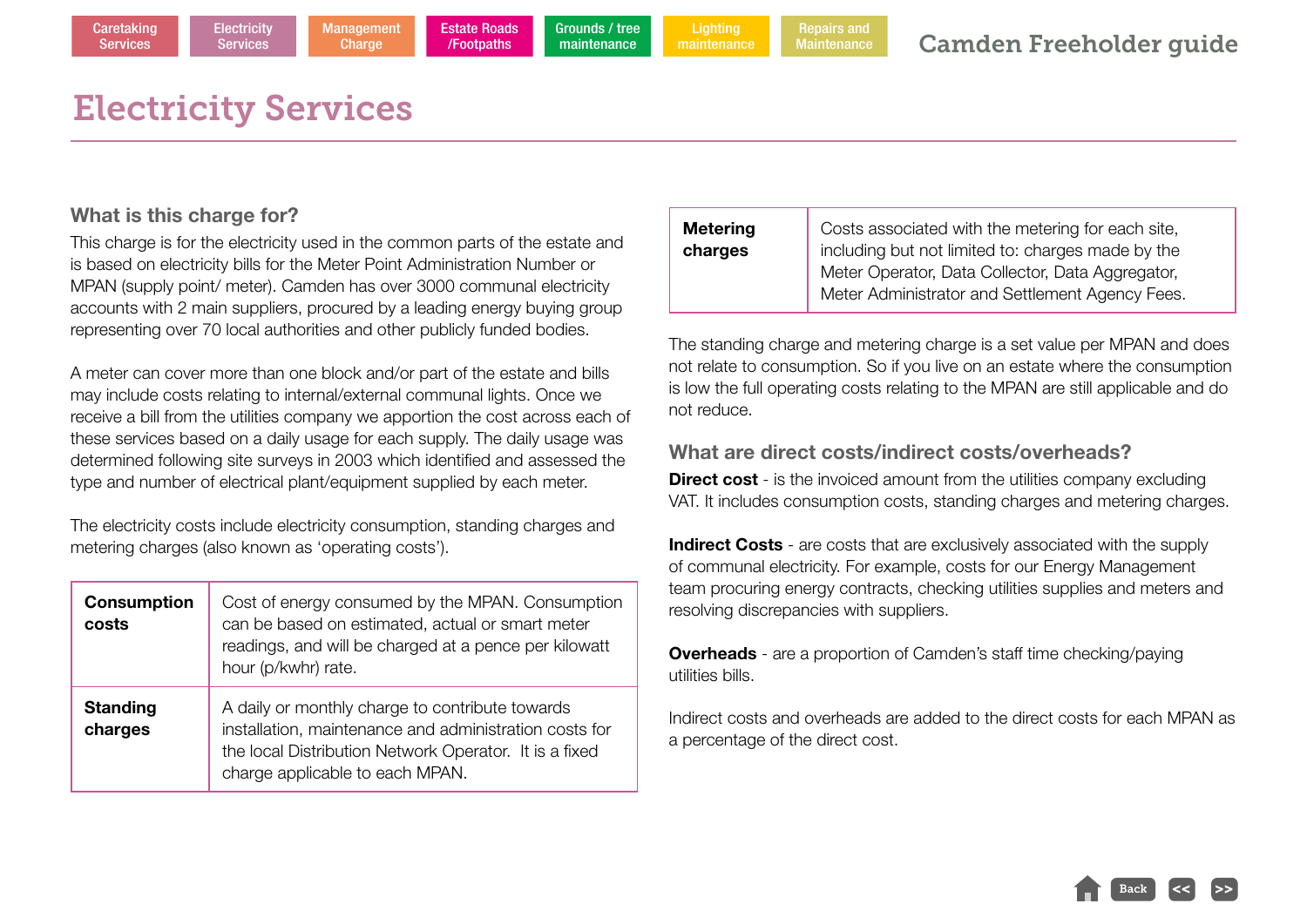# Electricity Services

**Electricity Services** 

Below is an example of how the direct and indirect costs and overheads will look on the final detailed breakdown when the actual demands are issued.

| <b>Service</b>                                                       | <b>Direct</b><br>cost | <b>Indirect</b><br>cost | Over-<br>heads | <b>Total</b><br>cost | Annual<br>Adj %<br>Unit proportion<br>charge |      | Your charge  |
|----------------------------------------------------------------------|-----------------------|-------------------------|----------------|----------------------|----------------------------------------------|------|--------------|
| <b>Electricity Charges - Estate</b><br>Communal Electricity - Estate | 1550.93               | 32.30                   | 18.43          | 1601.66<br>1601.66   | 1/165                                        | 9.71 | 9.71<br>9.71 |

The column headed Adj% in the above table is used when adjustments are required to charges for specific properties. These may be as a result of restrictions in the transfer agreement, Court decisions or miscellaneous oneoff adjustments.

#### **How is my share calculated?**

Once we've calculated the cost of providing communal electricity to the estate we divide the cost by the total number of properties to calculate your share. For example, if the total cost of electricity to your estate is £1,601.66 and there are 165 properties, your share will be £9.71. Camden believes this is a reasonable method of apportioning charges for services that benefit everyone equally.

Freehold properties on estates pay towards the cost of electricity to the estate only.

#### **I own a freehold property, why do I have to pay for electricity charges?**

The transfer agreement for your property includes provision for you to use the public roads and footpaths on the estate and for you to meet your share of the cost of services provided to them.

#### **When will I receive an invoice?**

After the end of the financial year, we work out your share of the total cost of the communal electricity supply and include it in the actual demand which is sent to you each September.

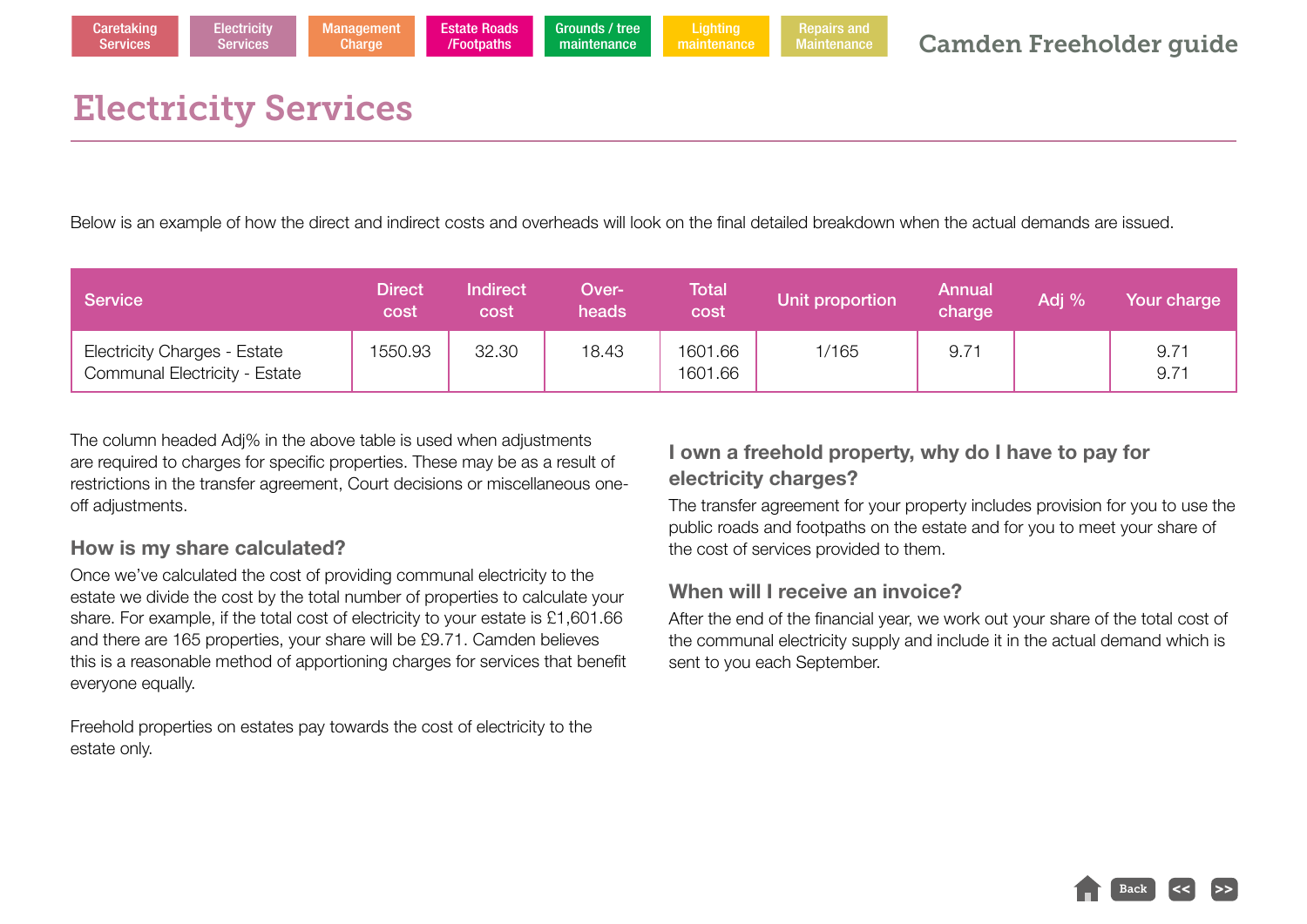

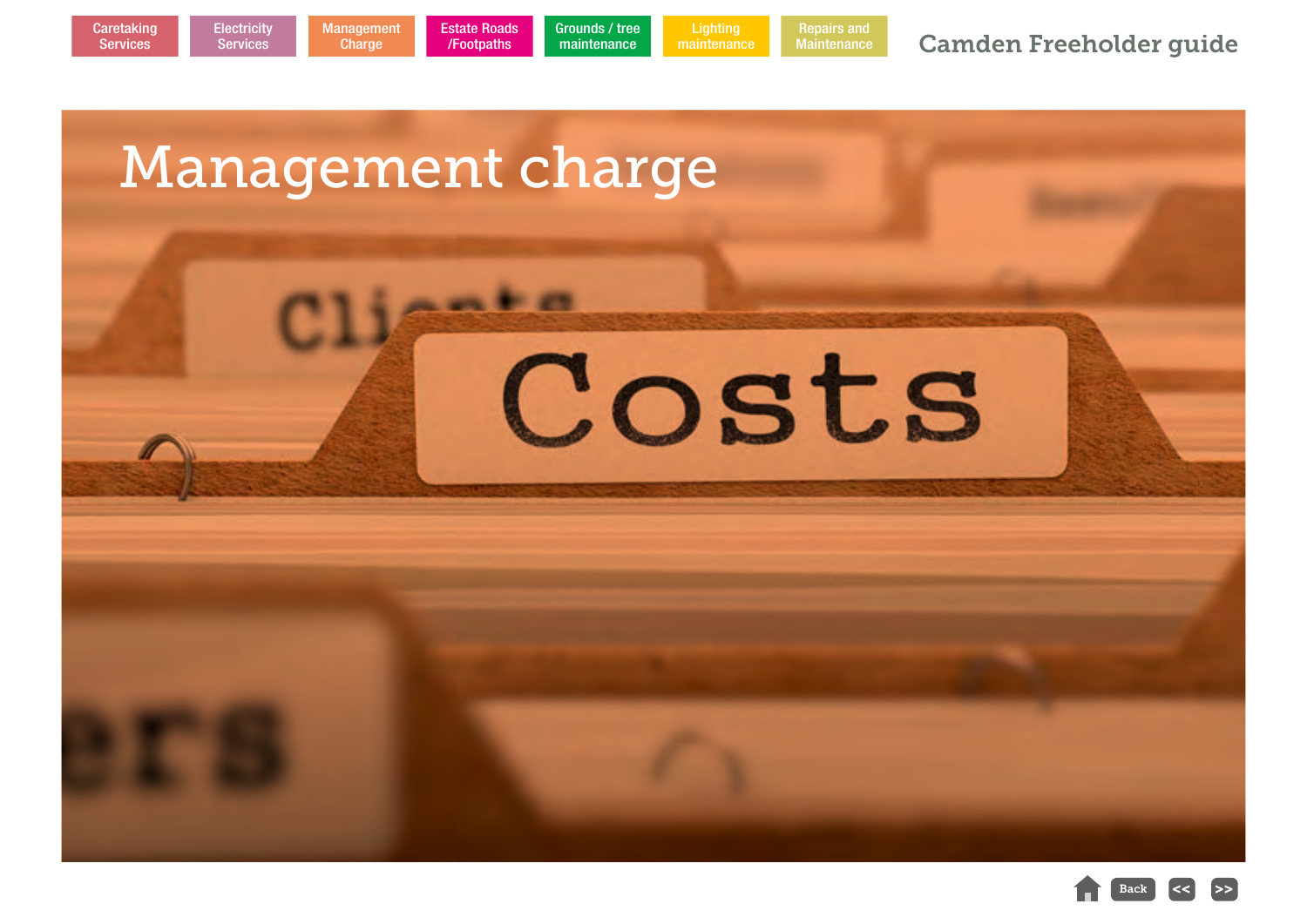## Management Charge

**Electricity Services** 

#### **What is the charge for?**

You are required to pay your share of Camden's costs in managing its estates. The charge covers costs for the following services within the Supporting Communities directorate:

| <b>Team</b>               | <b>Functions included in the management charge</b>                                                                                                                                                        |
|---------------------------|-----------------------------------------------------------------------------------------------------------------------------------------------------------------------------------------------------------|
| Leaseholder Services      | Issuing invoices and managing service charge accounts; the day-to-day collection of service<br>charges and investigating/responding to enquiries about service charges; general advice to<br>freeholders. |
| <b>Housing Management</b> | Dealing with communal repair issues; dealing with anti-social behaviour; general management of<br>the estate.                                                                                             |
| Repairs & Improvements    | The general management of repairs, maintenance and improvements to the estate.                                                                                                                            |

Your transfer agreement enables Camden to levy a management charge of 10% of all other items included in the service charge.

#### **How is my share calculated?**

Your management charge is calculated as 10% of all other items included in the day-to-day service charge. For example:

|                                  | Ł,  |
|----------------------------------|-----|
| Total day to day service charges | 280 |
| Management charge at 10%         | 28  |
| Total day to day service charge  |     |
| (incl. management charge)        | 308 |

#### **When will I receive an invoice?**

After the end of the financial year, we calculate the actual expenditure for all services payable by you and add a 10% management charge, which is included in the actual adjustment sent to you each September.

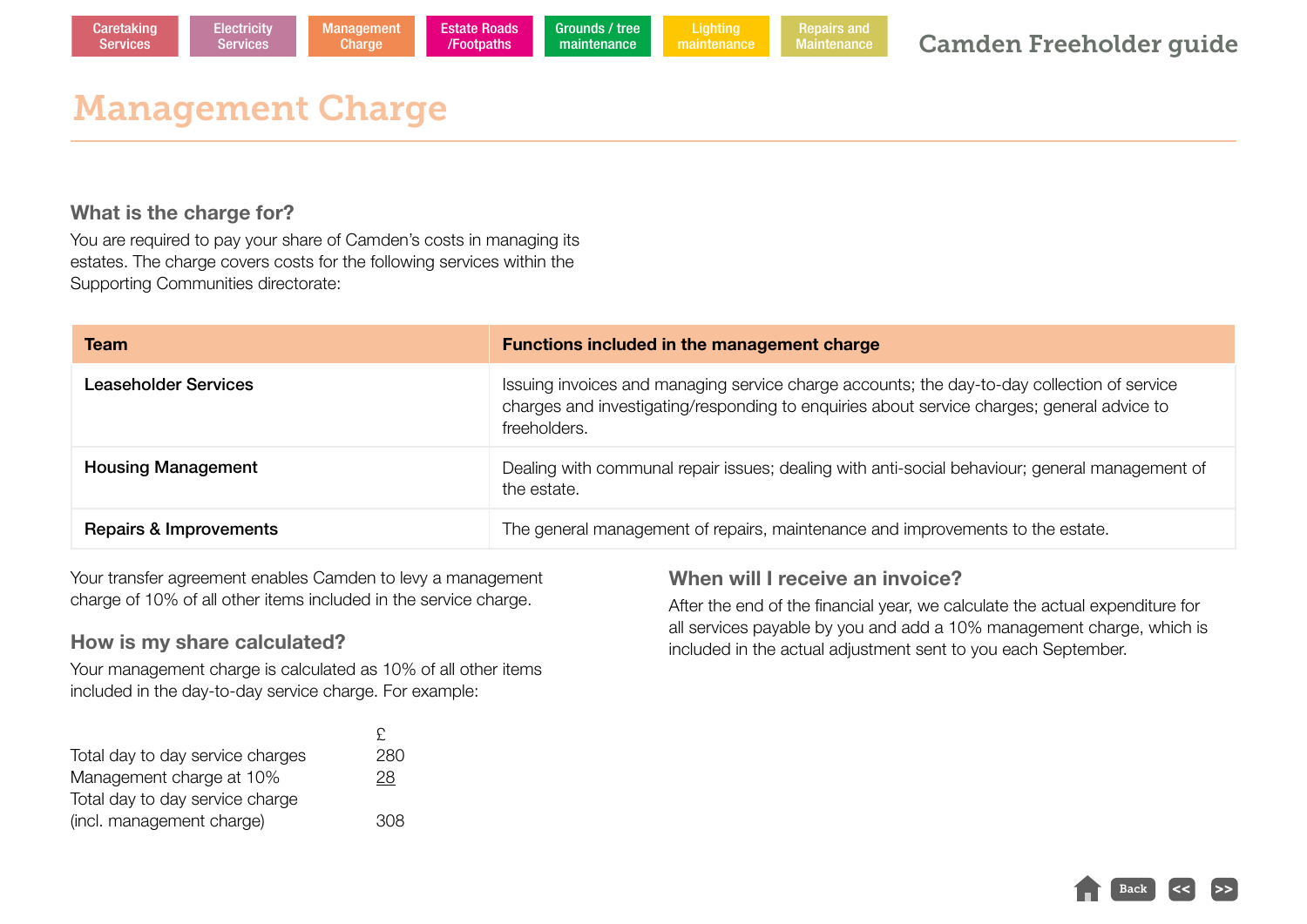**Lighting** Repairs and Maintenance



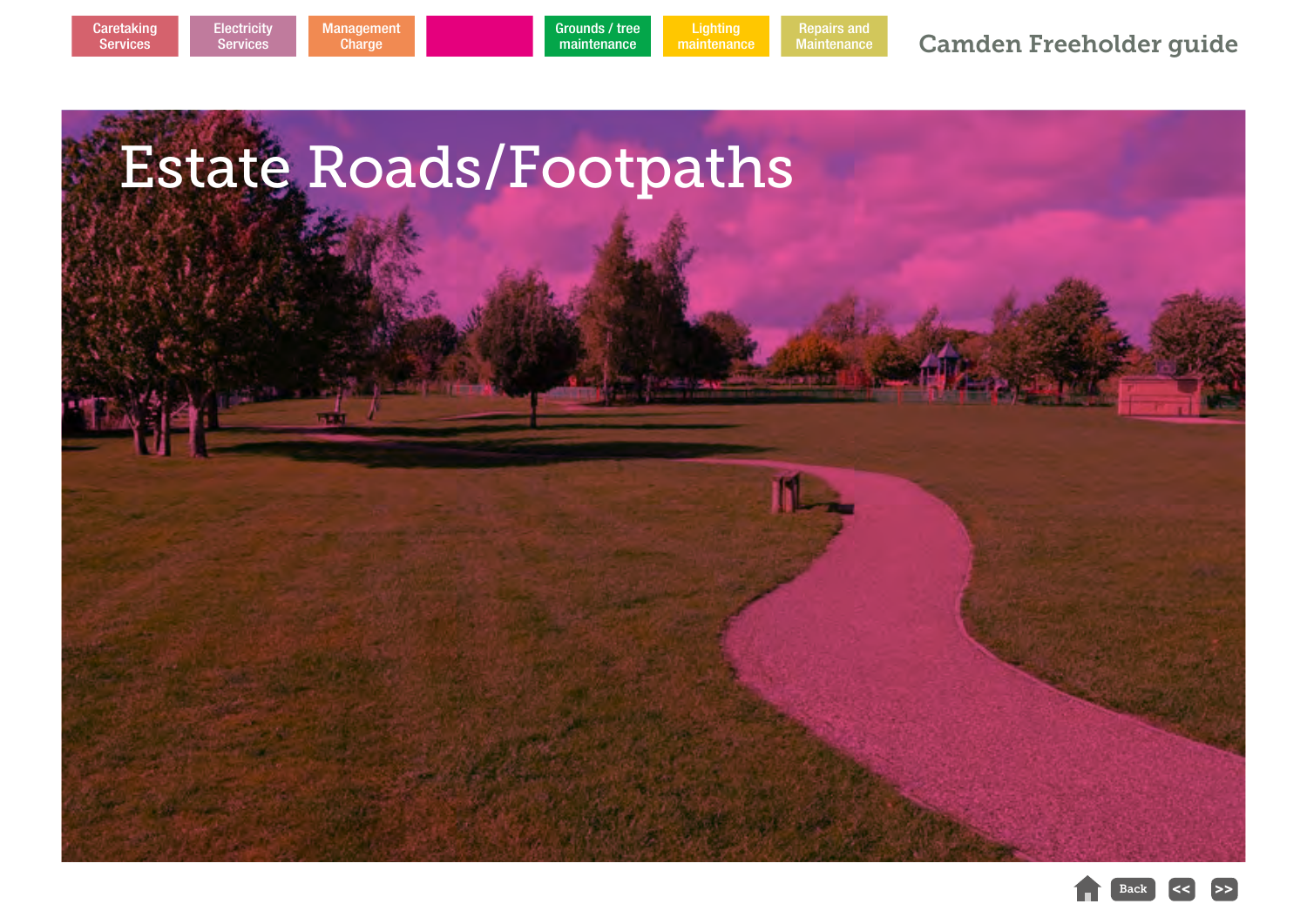## Estate roads and footpaths

**Electricity Services** 

#### **What is this charge for?**

This covers the carrying out of Planned Preventative Maintenance (PPM) and repairs. The contract includes the provision of:

- Safety inspections to identify potholes and trip hazards;
- ad-hoc repairs to estate roads, footpaths, external surface water drains, gullies, street furniture, lighting columns or lighting units; and
- resurfacing of roads and footpaths.

From time-to-time works are required to hard-standing areas, roads or footpaths on housing land. Previously we raised separate day-to-day repairs orders to carry out these works. We anticipate the borough-wide contract established by the Council, for use by all departments, provides an economy of scale and competitive pricing for such works.

There may also be additional repairs not covered by the contract.

#### **What is included in the charge?**

The service may be comprised of some or all of the following components:

| <b>Estate Roads</b> | The contract includes:                                                                                                                                                                           |
|---------------------|--------------------------------------------------------------------------------------------------------------------------------------------------------------------------------------------------|
| & Footpaths         | • Safety inspections to identify pot holes and trip                                                                                                                                              |
| <b>Maintenance</b>  | hazards                                                                                                                                                                                          |
| <b>Contract</b>     | • Ad-hoc repairs to estate roads, footpaths, external<br>surface water drains, gullies, street furniture, lighting<br>columns or lighting units; and<br>• The resurfacing of roads and footpaths |

| <b>M&amp;E Repairs</b> | These are responsive repairs raised by Camden's<br>Mechanical and Electrical team (M&E) for items not<br>covered in the maintenance contract. |
|------------------------|-----------------------------------------------------------------------------------------------------------------------------------------------|
|                        | They attract fees, indirect costs and overheads in the<br>same way as any other repairs carried out to your<br>block/estate.                  |

#### **What are direct costs/indirect costs/overheads?**

**Direct costs** – the direct labour and material costs of carrying out PPM performed by the contractor and were determined when the contract was procured. It is the invoiced amount from the contractor excluding VAT. Direct costs for M&E repairs are the direct labour and materials costs for each repair, the invoiced amount from the contractor also excluding VAT.

**Indirect costs** – are the costs that are exclusively associated with the provision of the estate roads and footpaths contract such as officers in Camden who monitor the PPM contract and call centre staff handling enquiries. Indirect costs for M&E repairs are calculated in the same way as those for any other repairs carried out to your block/estate.

**Overheads** - are support costs that are not exclusively associated with the service, but which support it, for example, a proportion of the cost of IT, human resources, legal and finance services. Overheads for M&E repairs are calculated in the same way as those for any other repairs carried out to your block/estate.

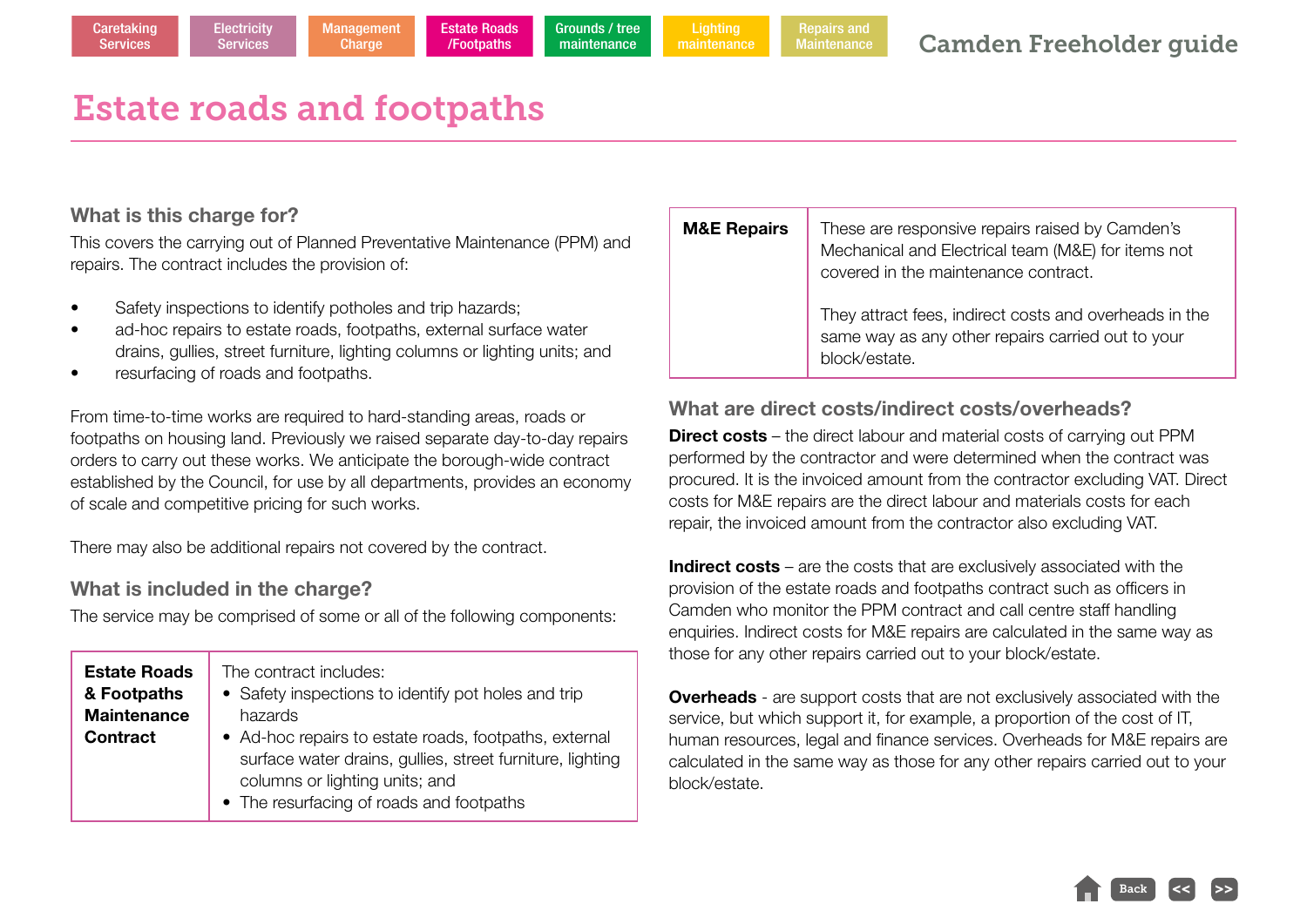## Estate roads and footpaths

**Electricity Services** 

Indirect costs and overheads are added to the direct costs as a percentage.

To calculate the percentage to be added for indirect costs we apportion the expenditure for call centre staff and officers relating to the management of the contract over the total direct cost of the service in the year.

We calculate overheads by apportioning support service costs over the total direct cost of the service in the year.

Below is an example of how the direct costs, indirect costs and overheads will look on the final detailed breakdown when the actual adjustments are issued.

| <b>Service</b>                                                   | Chargeable<br>level    | <b>Direct</b><br>cost | Indirect<br>cost | Over-<br>heads | Total<br>cost    | Unit<br>proportion | Annual<br>charge | Adj % | Your charge   |
|------------------------------------------------------------------|------------------------|-----------------------|------------------|----------------|------------------|--------------------|------------------|-------|---------------|
| <b>Estate roads and footpaths</b><br><b>Maintenance Contract</b> | <b>ESTATE</b>          | 5120.74               | 1127.47          | 93.62          | 6341.83          | 1/107              | 59.27            |       | 59.27         |
| <b>M&amp;E Repairs</b>                                           | <b>ESTATE</b><br>TOTAL | 95.80                 | 0.00             | 0.00           | 95.80<br>6437.63 | 1/107              | 0.90             |       | 0.90<br>60.17 |

The column headed Adj% in the above table is used when adjustments are required to charges for specific properties. These may be a result of a right to buy or rent to mortgage purchase during the year.

#### **How is my share calculated?**

We charge freeholders for any works carried out on their estate. We calculate the charge to you by dividing the cost by the total number of properties on the estate. For example, using the figures from the table above, the total cost of maintaining the estate roads/footpaths for your estate is £6,437.63 and once divided by the 107 properties your share will be £60.17.

Camden believes this to be a reasonable method of apportioning charges for services that benefit everyone on the estate equally.

#### **When will I receive an invoice?**

After the end of the financial year, we work out the cost of managing the contract on your estate and your contribution is included it in the actual adjustment which is sent to you each September

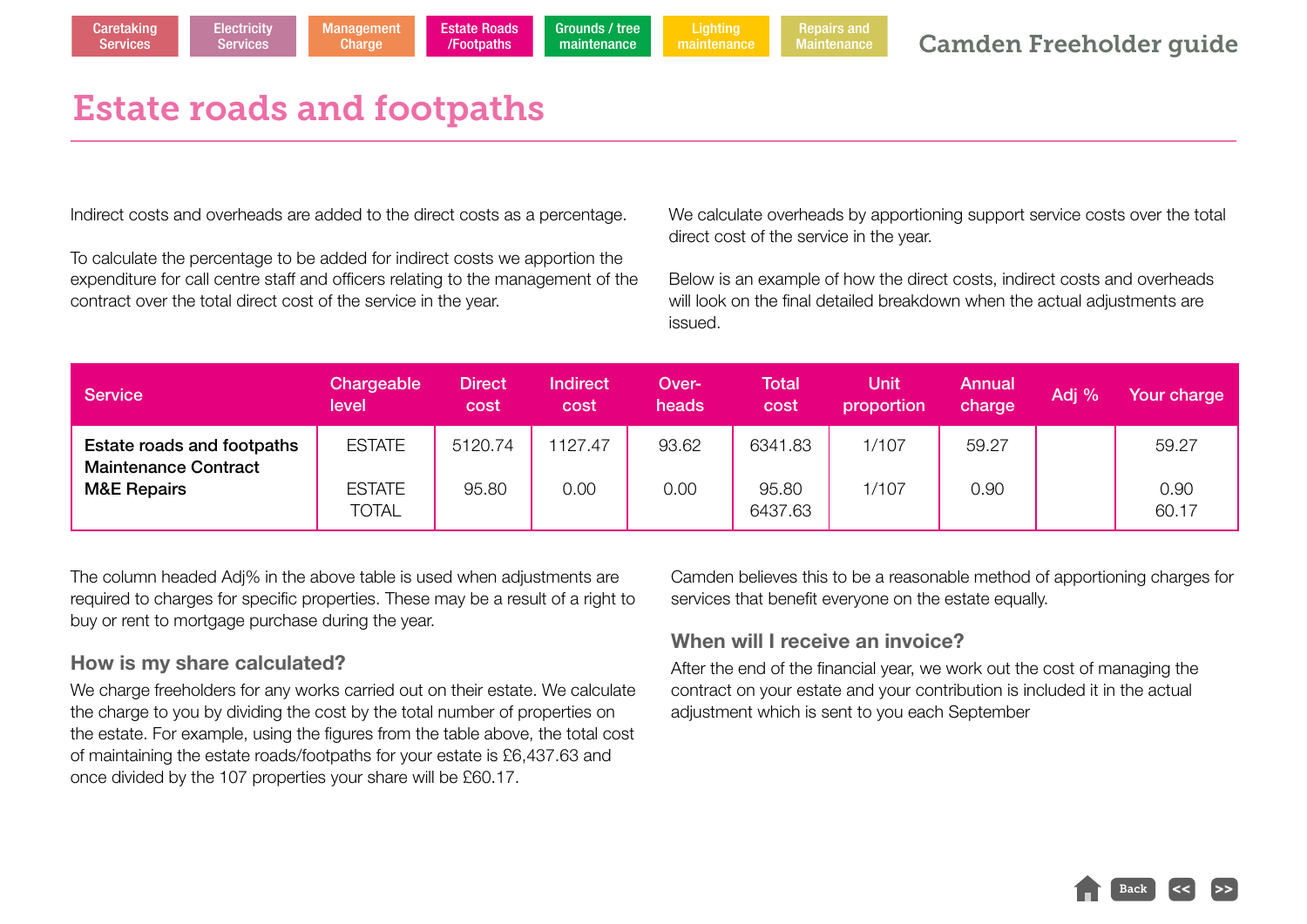**Caretaking Services** 

**Electricity** Services

Camden Freeholder guide

# Grounds and tree maintenance

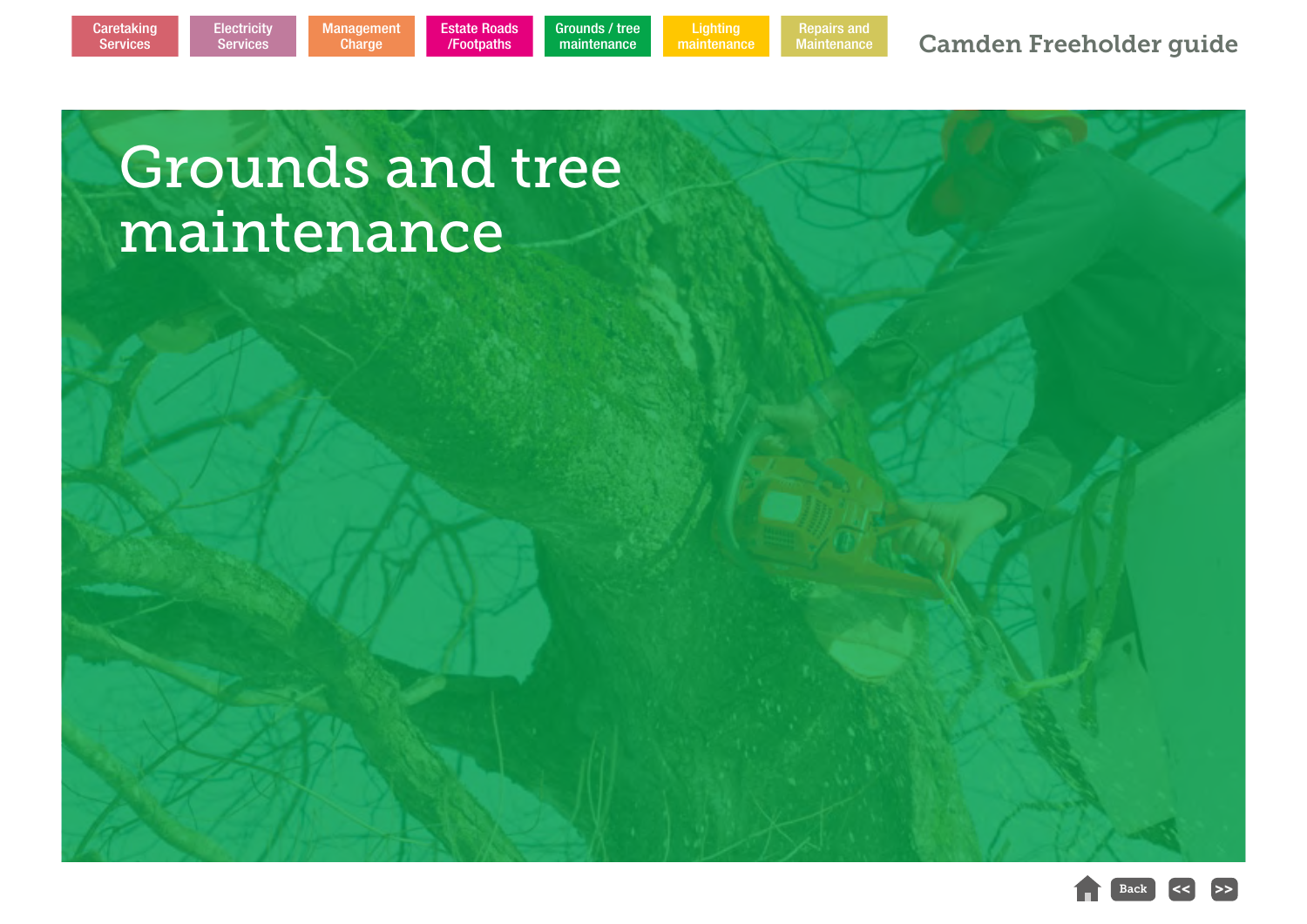# Grounds / tree maintenance

**Electricity Services** 

#### **What is this charge for?**

This charge is your share of the costs incurred by Camden for maintaining the communal green spaces and trees on estates and communal gardens.

We carry out works to trees on a 3-5 year cycle although some ad-hoc work is undertaken where the need arises.

It is your responsibility to maintain your garden including any trees if it is for your sole use.

#### **What is included in the charge?**

This charge is based on the cost of maintaining communal green spaces on Camden's estates and communal gardens. The service provided is dependent on the horticultural features on each estate and can include the provision of the following tasks to agreed standards:

- The maintenance of general, ornamental and conservation grass areas: the removal of litter, leaves and debris, the maintenance of grass edges, mowing etc.
- The maintenance of hedges: pruning, cutting and the removal of weeds, litter and debris
- The provision, preparation, planting and maintenance of spring & summer bedding
- The maintenance of herbaceous perennials: maintenance of borders, planting, removal of weeds, litter and debris
- The planting and maintenance of roses
- The planting and maintenance of shrubs; pruning, removing litter, leaves, weeds and debris
- The provision of specialist horticulturalists to assist with additional horticultural projects
- Maintenance and management of weeds on hard standing areas, including pathways, paved areas and car parks.
- Maintenance of rock gardens
- Litter collections from specified sites, empty litter/dog bins and dispose of rubbish
- The inspection and maintenance of play areas and multi-use games areas (MUGAs): inspection of play equipment, cleansing sand pits, topping up bark

The contract is out-put based, requiring grounds to be maintained to an agreed standard rather than a set number of visits per year. The level of work undertaken may vary according to the condition of the grounds on each estate. For example, we will carry out less grass cutting during periods of drought.

We split costs for grounds and tree maintenance between planned works and ad-hoc works. Planned works include grass-cutting, pruning of shrub beds/hedges etc. whilst ad-hoc works are unplanned or relate to works that have arisen due to customer demand.

#### **What are direct costs/indirect costs and overheads?**

**Direct costs** – are the direct costs of undertaking works to the grounds by the contractor and were determined when the grounds maintenance contract was procured. It is the invoiced amount from the contractor excluding VAT.

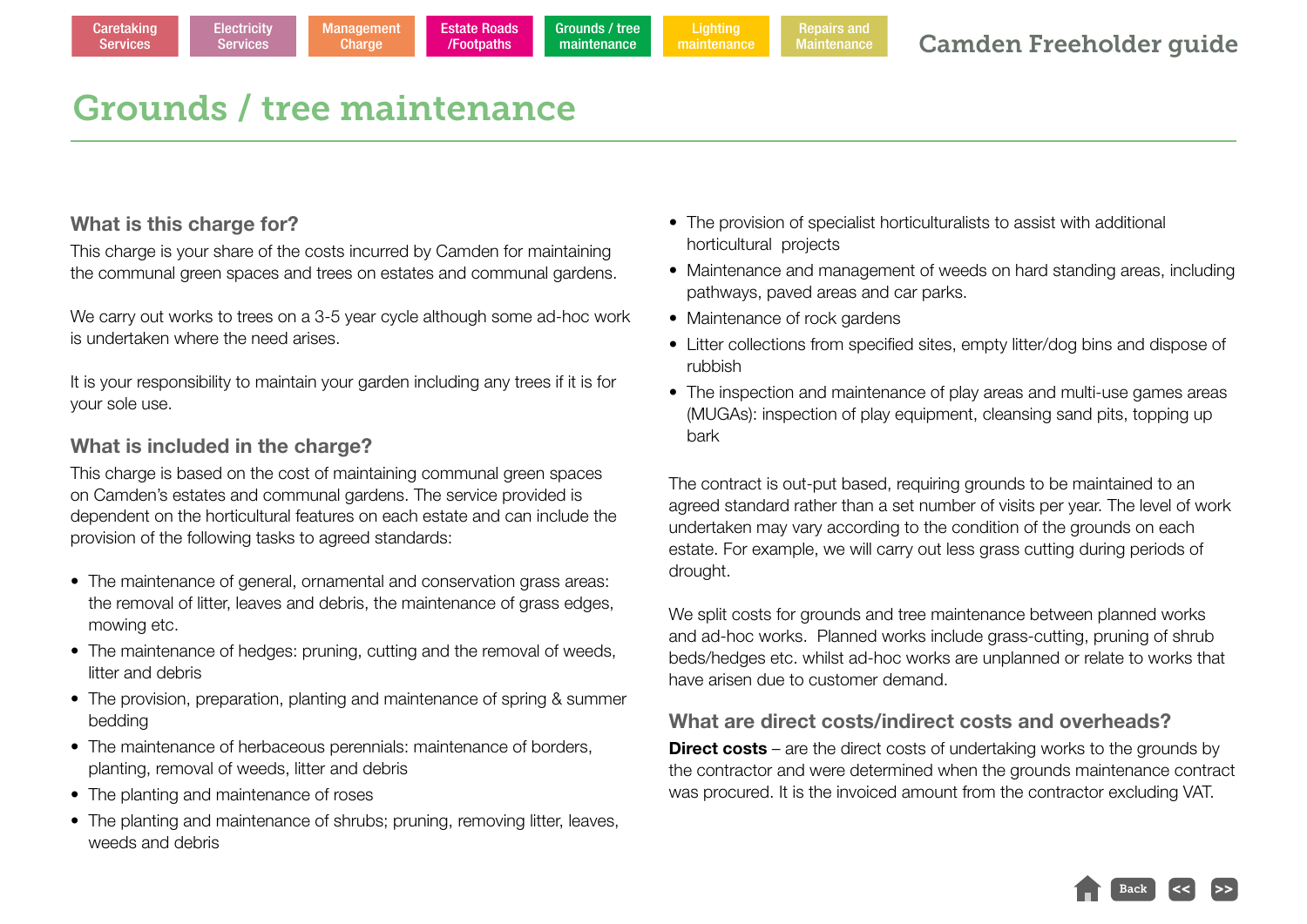# Grounds / tree maintenance

**Electricity Services** 

**Indirect costs** – are the costs that are exclusively associated with the delivery of the grounds and tree maintenance service such as grounds contract managers and estate service supervisors etc. who are responsible for monitoring the contractor. We review enquiries about the grounds contract each month to form the basis for an inspection schedule with contract managers aiming to inspect as many sites within an area as possible to ensure compliance with the contract terms. Contract managers also inspect scheduled works over a 4 week period. Estate service supervisors report any issues they identify at specific sites to the grounds contract managers who then link these into their inspection schedules.

**Overheads** - are support costs that are not exclusively associated with

providing the grounds/trees service, but which support it, for example, a proportion of the cost of IT, human resources, legal and finance services.

Indirect costs and overheads are added to the direct costs as a percentage.

Camden's central finance team calculate the percentage to be added for overheads by apportioning support service costs across the annual gross expenditure for the grounds and tree maintenance service.

Below is an example of how the direct costs, indirect costs and overheads will look on the final detailed breakdown when the actual demands are issued.

| <b>Service</b>                                   | Chargeable<br>level | <b>Direct</b><br>cost | <b>Indirect</b><br>cost | Over-<br>heads | <b>Total</b><br>cost          | <b>Unit</b><br>proportion | <b>Annual</b><br>charge | Adj % | Your charge           |
|--------------------------------------------------|---------------------|-----------------------|-------------------------|----------------|-------------------------------|---------------------------|-------------------------|-------|-----------------------|
| Grounds/tree maintenance<br><b>Grounds Trees</b> | Estate              | 5953.66<br>832.55     | 5953.66<br>832.55       | 87.97<br>11.73 | 7953.92<br>1356.57<br>9310.49 | 1/273<br>1/273            | 29.14<br>4.97           |       | 29.14<br>4.97<br>34.1 |

The column headed Adj% in the above table is used when adjustments are required to charges for specific properties. These may be as a result of restrictions in the transfer agreement, Court decisions or miscellaneous oneoff adjustments.

#### **How is my share calculated?**

We calculate the charge to you by dividing the cost by the total number of properties on the estate. For example, using the figures from the table above, the total cost of grounds and tree maintenance to your estate is £9,310.49 and once divided by the 273 properties your share will be £34.11. Camden

believes this is a reasonable method of apportioning charges for services that benefit everyone on the estate equally.

Freeholders pay towards the cost of any grounds and tree maintenance carried out on the estate only.

#### **When will I receive an invoice?**

After the end of the financial year, we work out the cost of providing the grounds/tree maintenance service and your contribution is included in the actual demand sent to you each September.

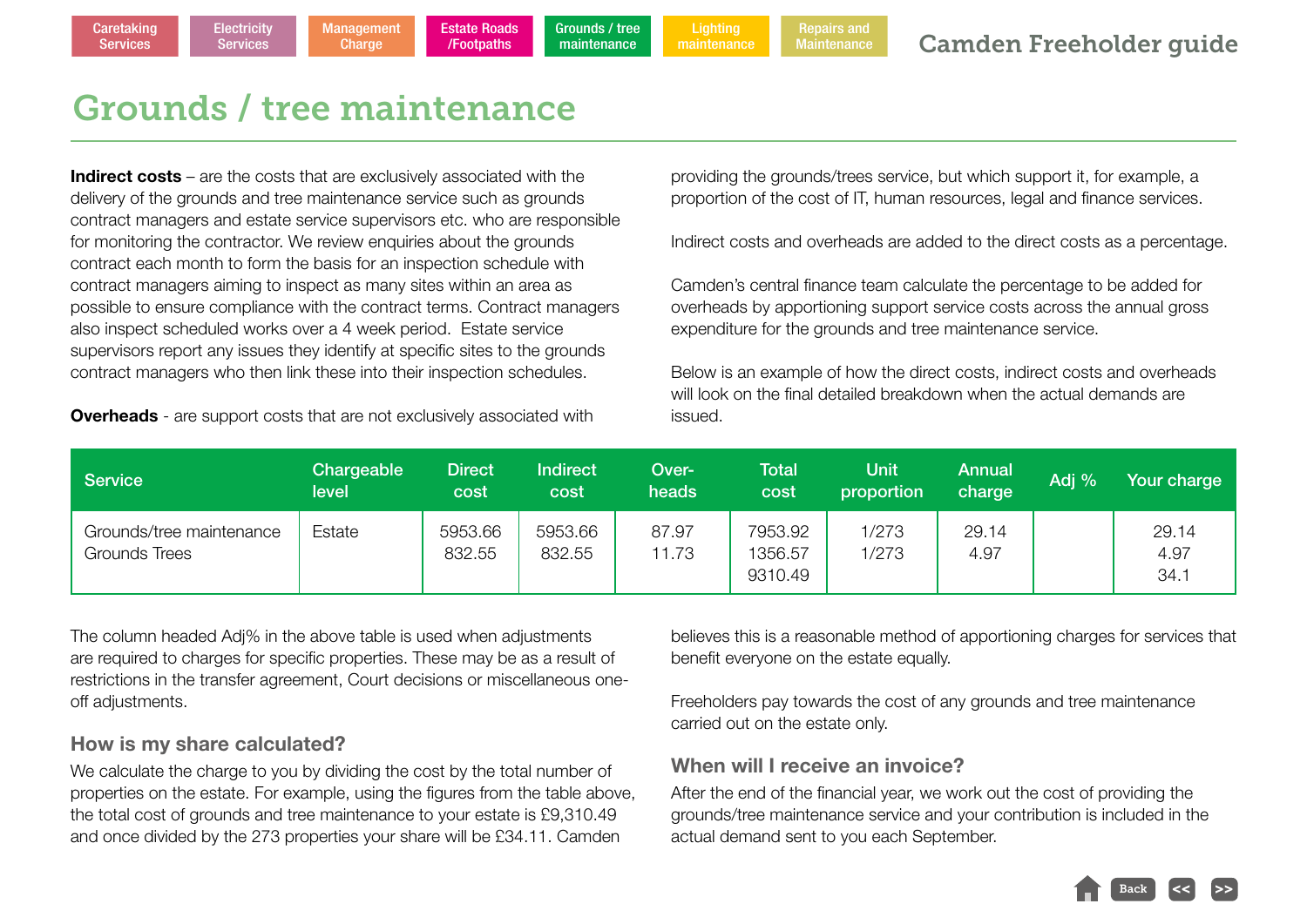

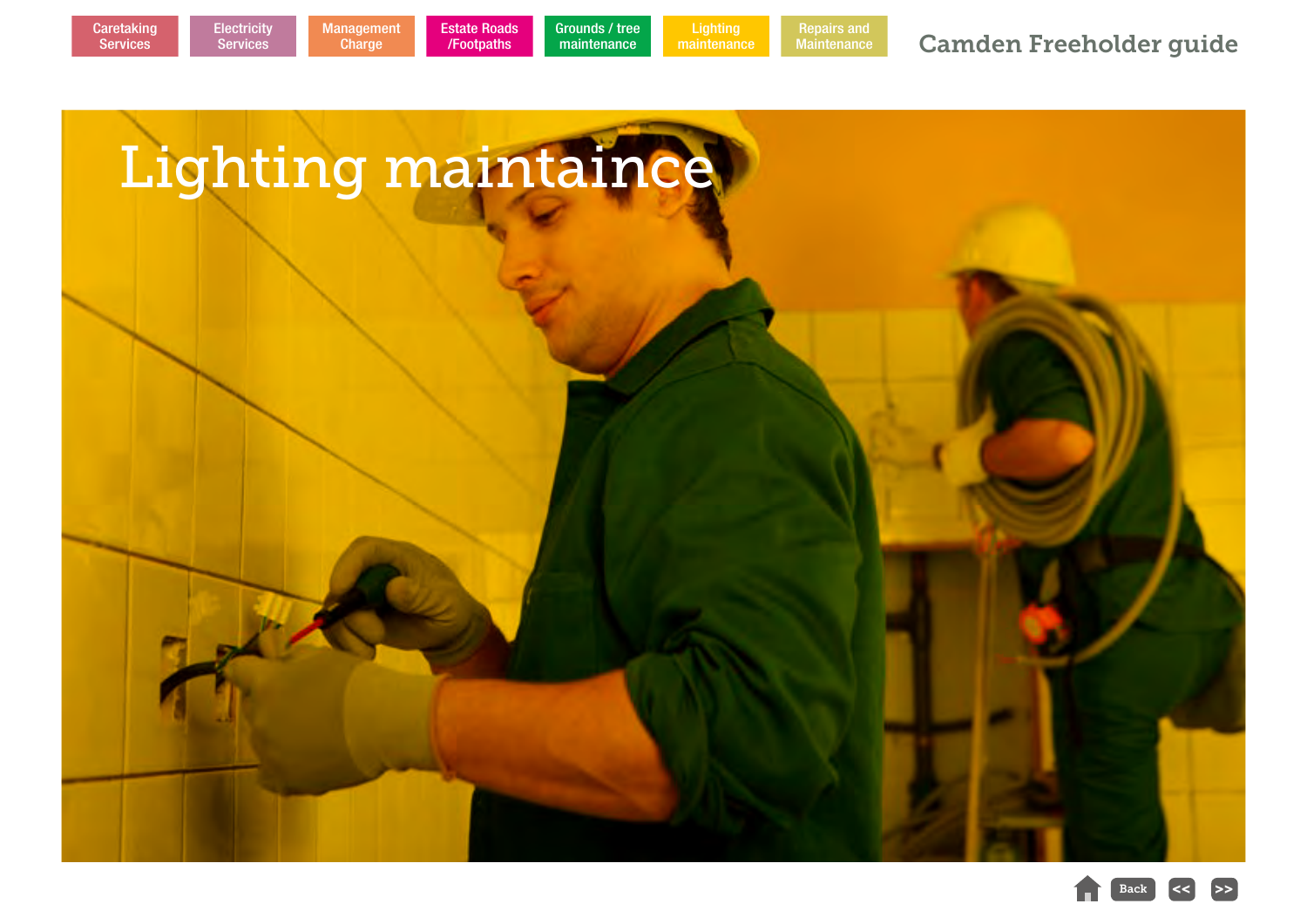# Lighting maintenance

**Electricity** Services

#### **What is this charge for?**

This covers the cost of the carrying out of the Planned Preventative Maintenance (PPM) of and repairs to communal estate lighting.

The PPM contract includes repairs to all lighting to communal areas and electrical installations.

There may also be additional repairs not covered by the contract. Generally Camden's caretakers replace bulbs where they are below 3m.

#### **What is included in the charge?**

The service may be comprised of some or all of the following components:

**Lighting Maintenance Contract** The contract includes PPM and repairs to all of the communal estate lighting and electrical installations. Additionally the checking and adjustment of sensor elements, time switches, voltage relays, etc. is included. Communal lighting includes but is not limited to: Estates amenity lighting Stairway lighting Galleries and passageways lighting Car parks/covered areas lighting Landlord's plant rooms lighting Lift motor rooms lighting Tank rooms lighting Boiler rooms lighting Roof access lighting Common parts/areas/concierges lighting

| <b>M&amp;E Repairs</b> | These are responsive repairs raised by Camden's    |  |  |  |  |  |
|------------------------|----------------------------------------------------|--|--|--|--|--|
|                        | Mechanical and Electrical team (M&E) for items not |  |  |  |  |  |
|                        | covered in the maintenance contract.               |  |  |  |  |  |

#### **What are direct costs/indirect costs and overheads?**

**Direct costs** – the direct labour and material costs and management costs of carrying out PPM performed by the contractor and were determined when the contract was procured. It is the invoiced amount from the contractor excluding VAT. Direct costs for M&E repairs are the direct labour and materials costs for each repair, the invoiced amount from the contractor also excluding VAT.

**Indirect costs** – are the costs that are exclusively associated with the provision of communal lighting such as officers in Camden's M&E team who monitor the PPM contract and call centre staff handling enquiries. Indirect costs for M&E repairs are calculated in the same way as those for any other repairs carried out to your estate.

**Overheads** - are support costs that are not exclusively associated with providing communal lighting, but which support it, for example, a proportion of the cost of IT, human resources, legal and finance services. Overheads for M&E repairs are calculated in the same way as those for any other repairs carried out to your estate.

Indirect costs and overheads are added to the direct costs as a percentage.

To calculate the percentage to be added for indirect costs we apportion the expenditure for call centre staff and M&E team officers relating to the management of communal lighting over the total direct cost of the service in the year.

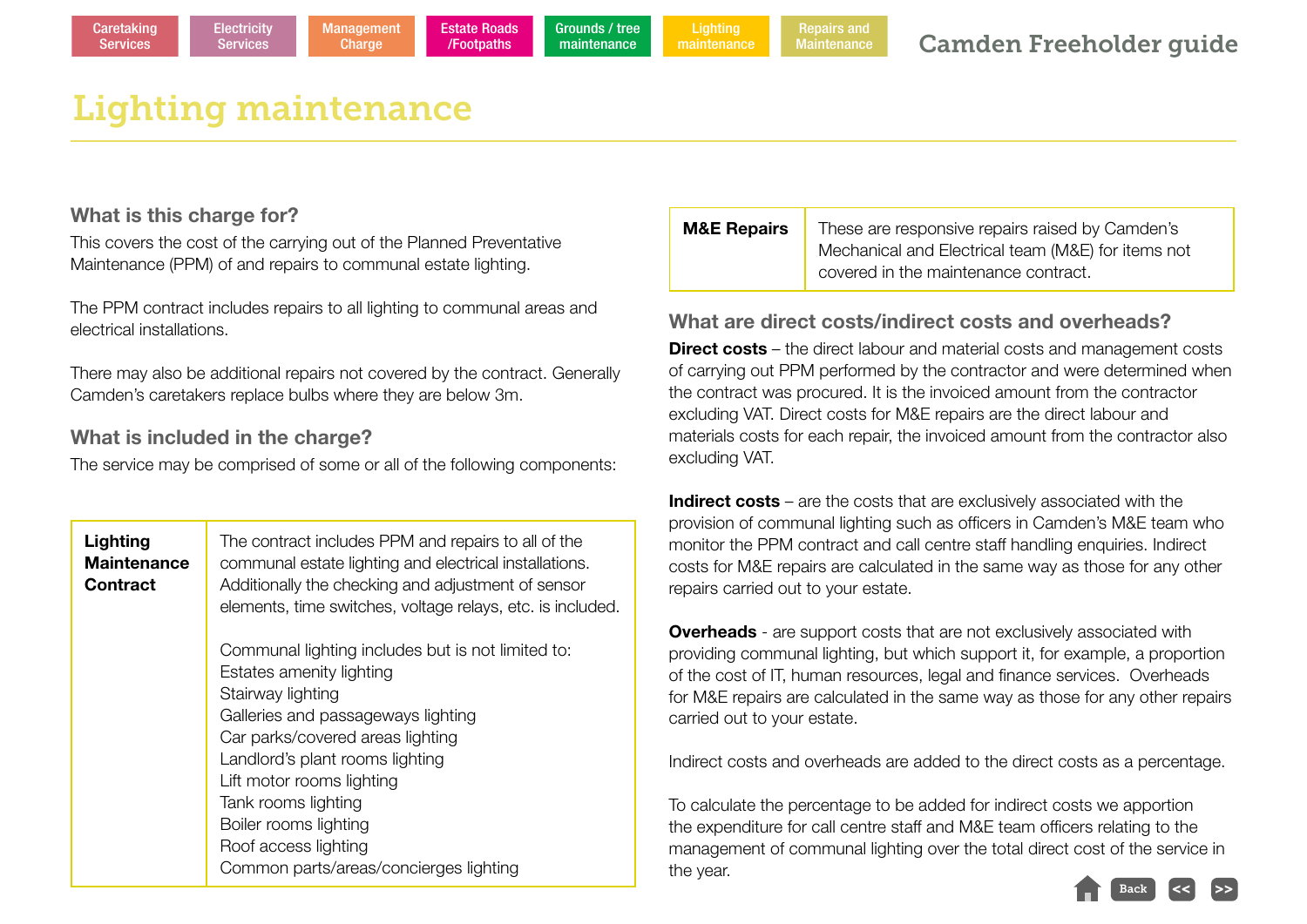# Lighting maintenance

**Electricity Services** 

Camden's central finance team calculate the percentage to be added for overheads by apportioning support service costs across the annual gross expenditure for the service.

Below is an example of how the direct costs, indirect costs and overheads will look on the final detailed breakdown when the actual adjustments are issued.

| <b>Service</b>                                                           | <b>Chargeable</b><br>level | <b>Direct</b><br>cost | <b>Indirect</b><br>cost | Over-<br>heads | <b>Total</b><br>cost | <b>Unit</b><br>proportion | <b>Annual</b><br>charge | Adj % | <b>Your charge</b> |
|--------------------------------------------------------------------------|----------------------------|-----------------------|-------------------------|----------------|----------------------|---------------------------|-------------------------|-------|--------------------|
| <b>Lighting Maintenance</b><br>- Estate Maintenance<br>Contract - Estate | <b>ESTATE</b>              | 54.20                 | 12.77                   | 0.86           | 67.83                | 1/161                     | 0.42                    |       | 0.42               |
| Ad-hoc Repairs - Estate                                                  | <b>ESTATE</b><br>TOTAL     | 253.64                | 0.00                    | 0.00           | 253.64<br>321.47     | 1/161                     | 1.58                    |       | 1.58               |

The column headed Adj% in the above table is used when adjustments are required to charges for specific properties. These may be as a result of restrictions in the transfer agreement, Court decisions or miscellaneous oneoff adjustments.

#### **How is my share calculated?**

The charge to you is calculated by dividing the cost by the total number of properties on the estate. For example, using the figures from the table above, the total cost of PPM to the communal lighting for your estate is £321.47 and once divided by the 161 properties your share will be £2.00. Camden believes this is a reasonable method of apportioning charges for services that benefit everyone on the estate equally.

Freehold properties on estates pay towards the cost of maintenance of the estate lighting only.

#### **I own a freehold property, why do I have to pay for estate lighting?**

The transfer agreement for your property includes provision for you to use the public roads and footpaths on the estate and for you to meet your share of the cost of maintaining them.

#### **When will I receive an invoice?**

After the end of the financial year, we work out the cost of providing the lighting maintenance service and your contribution is included in the actual demand which is sent to you each September.

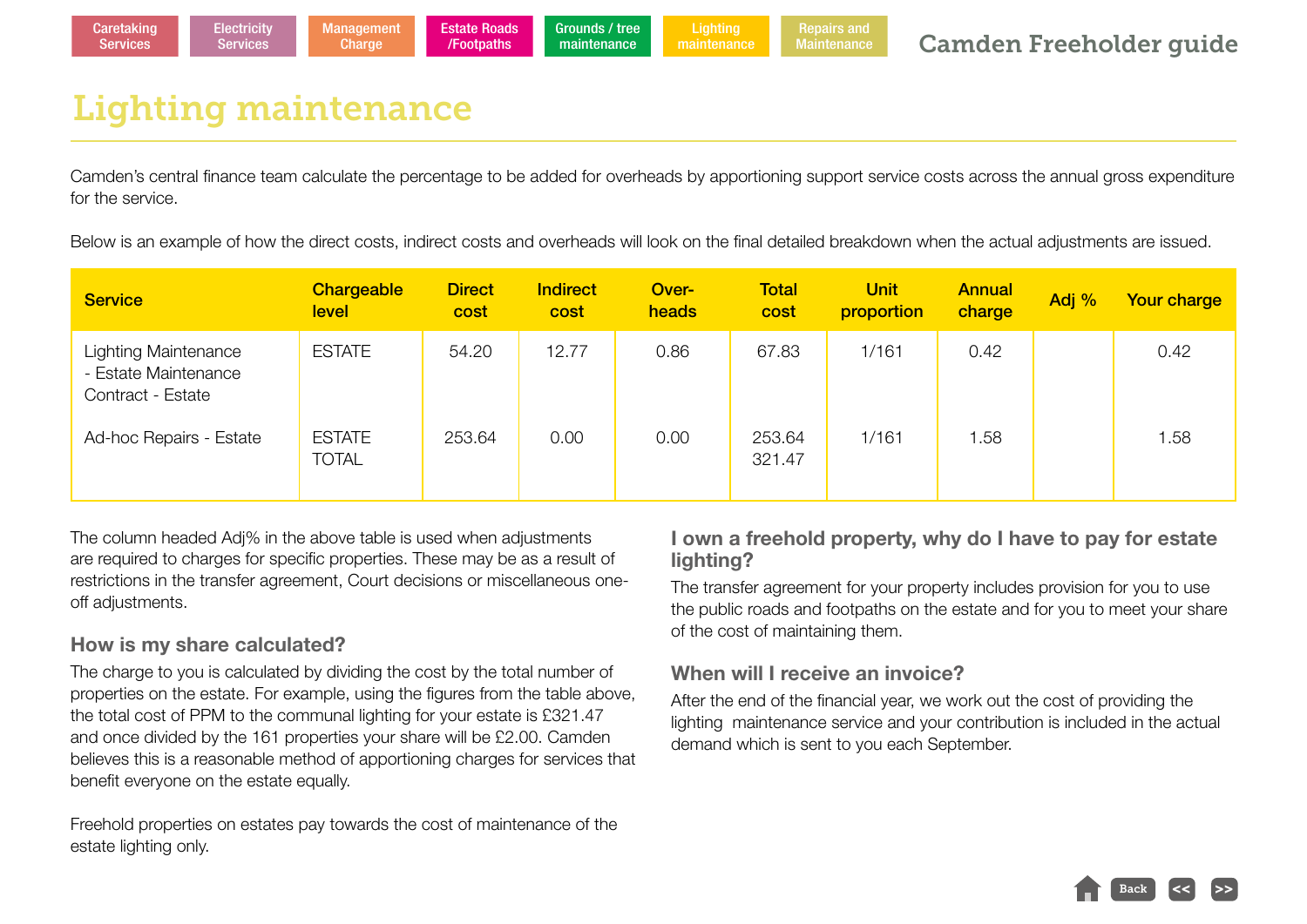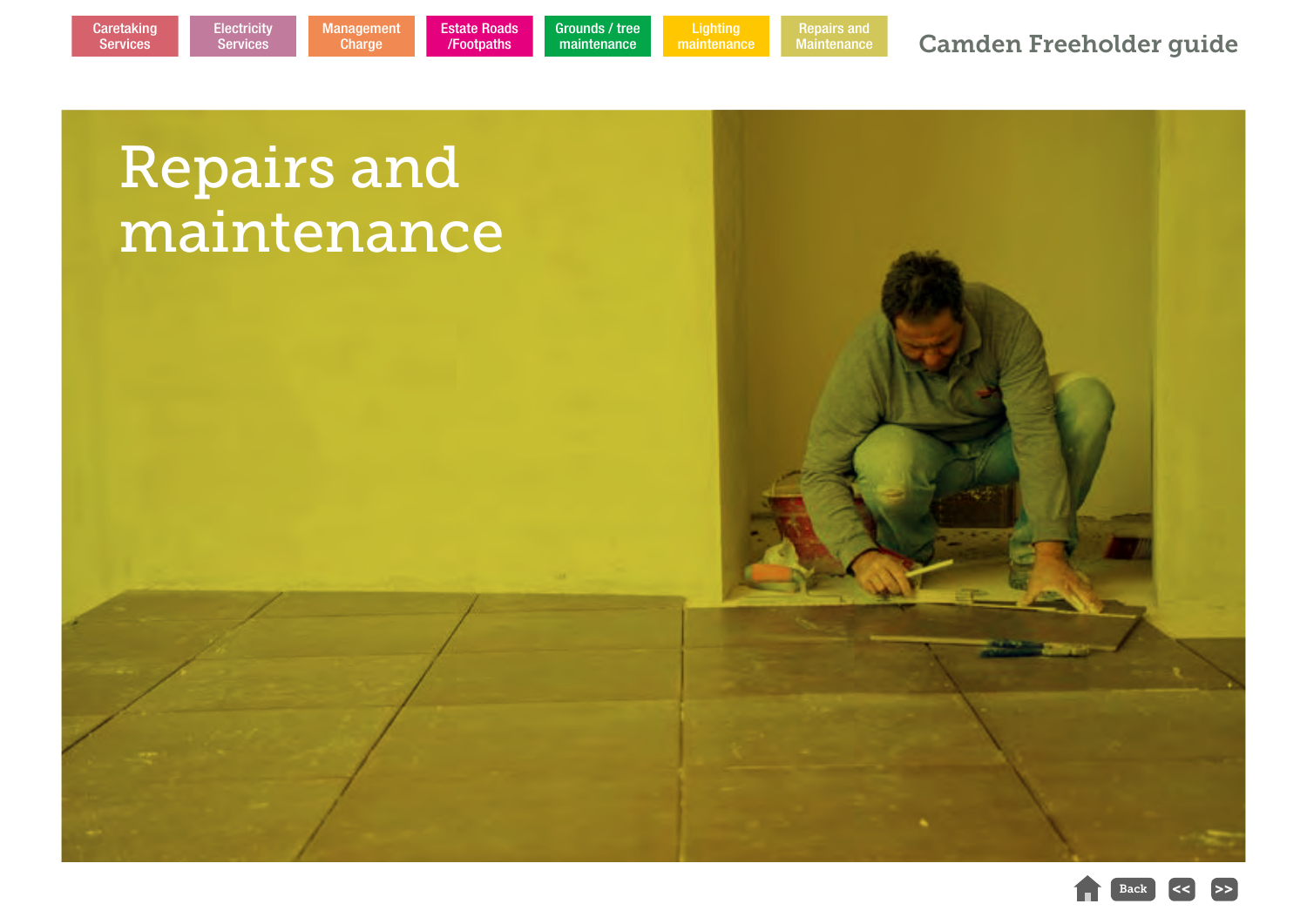**Electricity** Services

#### **What is this charge for?**

This charge covers the cost of repairs and maintenance work to your estate. As a general rule, Camden is responsible for carrying out repairs and maintenance to the shared (communal) areas of your estate. You are responsible for maintaining your home, with the exception of heating if your property is connected to a communal system.

Repairs to the estate include the clearing of sewers, repairs to play areas (only 50% is recharged), repairs to pathways, estate fences and so on. Below are some examples of who is responsible for maintaining parts of the estate and your property.

| Type of repair                                                                                           | Camden | Freeholder |
|----------------------------------------------------------------------------------------------------------|--------|------------|
| Communal gas/water pipes                                                                                 |        |            |
| Pipe work that relates solely to the property<br>such as a leaking waste pipe, trap etc.                 |        |            |
| Unblocking of communal drain runs                                                                        |        |            |
| Unblocking of toilets/wash hand basins/<br>baths/kitchen sinks/waste pipes/traps inside<br>your property |        |            |
| Footpaths and fencing (unless the footpath<br>or fence is on a freeholder's own property or<br>boundary) |        |            |

| Communal areas of the estate, including<br>access ways/roads and gardens                                      |  |
|---------------------------------------------------------------------------------------------------------------|--|
| Communal estate lighting/electricity                                                                          |  |
| Communal heating/hot water/cooking gas<br>supply systems                                                      |  |
| (including repairs to radiators within individual<br>properties that are connected to a communal<br>system)   |  |
| The heating system within your property if<br>you're not connected to a communal heating/<br>hot water system |  |
| Decorations to external communal areas                                                                        |  |

You can report a repair by calling 020 7974 4444 (choose option 3 followed by option 1 and select your local repairs district). Alternatively you can report a repair via our website at [www.camden.gov.uk/housingrepairs](http://www.camden.gov.uk/housingrepairs)

Works orders are issued and checked by our repairs team to establish whether they relate to the communal areas of your estate and are rechargeable. We then add our indirect costs and overheads to the cost of each repair.

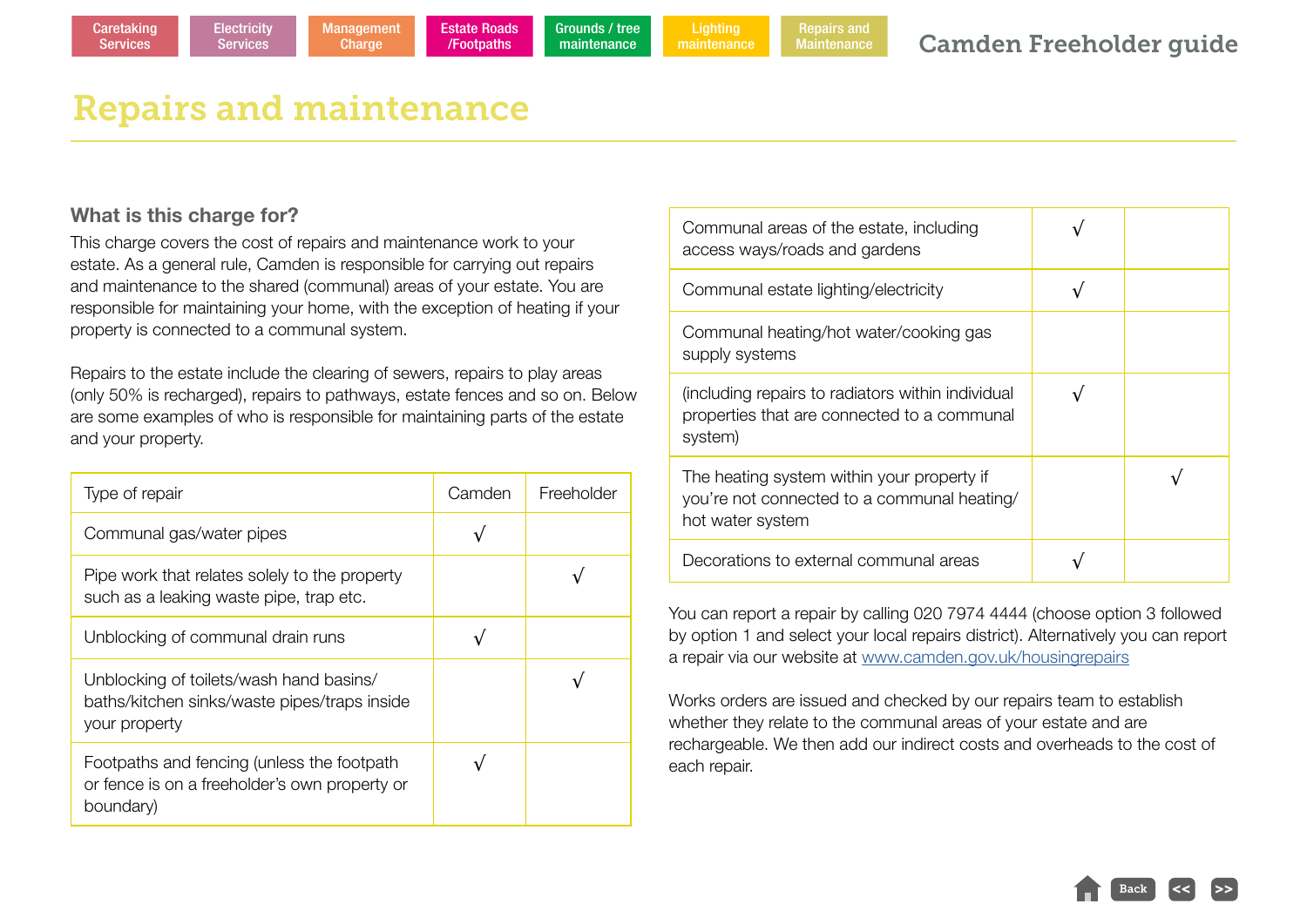**Electricity** Services

Charges for repairs to communal heating/hot water/gas supplies are included in the charge for those specific services. They attract fees, indirect costs and overheads in the same way as any other repair carried out to your estate.

#### **What are direct costs/fixed fees/variable fees/indirect costs/overheads?**

**Direct costs** – (WO cost) are the direct labour and material costs of carrying out a job performed by the contractor and were determined when the repairs contract was procured. It is the invoiced amount from the contractor excluding VAT.

**Fixed fees** – (FF) are added to the direct cost by the contractor to cover their management costs. This applies to works carried out by Wates and forms part of their contract with Camden. Other contractors include their management costs in the total cost of the work and it forms part of the direct cost.

**Variable fees** – (VF) are paid to contractors when they meet performance targets set and forms part of their contract with Camden. Our quality assurance team monitor a percentage of the repairs carried out by contractors to ensure they meet the standard required and charges are correct. Our repairs IT system randomly selects which repairs should be inspected by the quality assurance team.

**Indirect costs** – (Ind) are the costs that are exclusively associated with the repairs service but not directly attributable to individual jobs. For example, a proportion of Camden's call centre, repairs team officers' and surveyors' costs. The repairs service could not operate properly without the direct involvement of these staff.

**Overheads** – (OH) are support costs that are not exclusively associated with providing the repairs service, but which support it, for example, a proportion of the cost of IT, human resources, legal and finance services.

Indirect costs and overheads are added to the direct costs, fixed fee and variable fee as a percentage. To calculate the percentage to be added for indirect costs we apportion the expenditure for call centre staff, repairs team officers and surveyors relating to repairs over the total amount spent on repairs in the year.

Camden's central finance team calculate the percentage to be added for overheads by apportioning support service costs across the annual gross expenditure for the repairs service.

Below is an example of how the fixed fee, variable direct and indirect costs and overheads will look on the final detailed breakdown when the actual demands are issued.

| <b>Reference</b> | <b>Date</b> | <b>WO</b><br><b>Cost</b> | FF    | VF    | <b>Ind</b> | <b>OH</b> | <b>S151</b> | <b>Total</b> | <b>Description</b>                                                                                                                                               |
|------------------|-------------|--------------------------|-------|-------|------------|-----------|-------------|--------------|------------------------------------------------------------------------------------------------------------------------------------------------------------------|
| 1864541/1        | 31/08/2015  | 538.99                   | 0.00  | 0.00  | 73.01      | 6.48      | 0.00        | 618.48       | 10-15 paving slabs are uneven trip hazard. Operative<br>reports repaired uneven paving slabs in the estate                                                       |
| 1733348/1        | 27/02/2015  | 1243.00                  | 43.51 | 24.24 | 42.90      | 15.75     | 0.00        | 1369.40      | Boiler Room Testing - To carry out testing of boiler room<br>electrical installation and clear all code 1 and 2 faults. Issue<br>satisfactory EICR on completion |